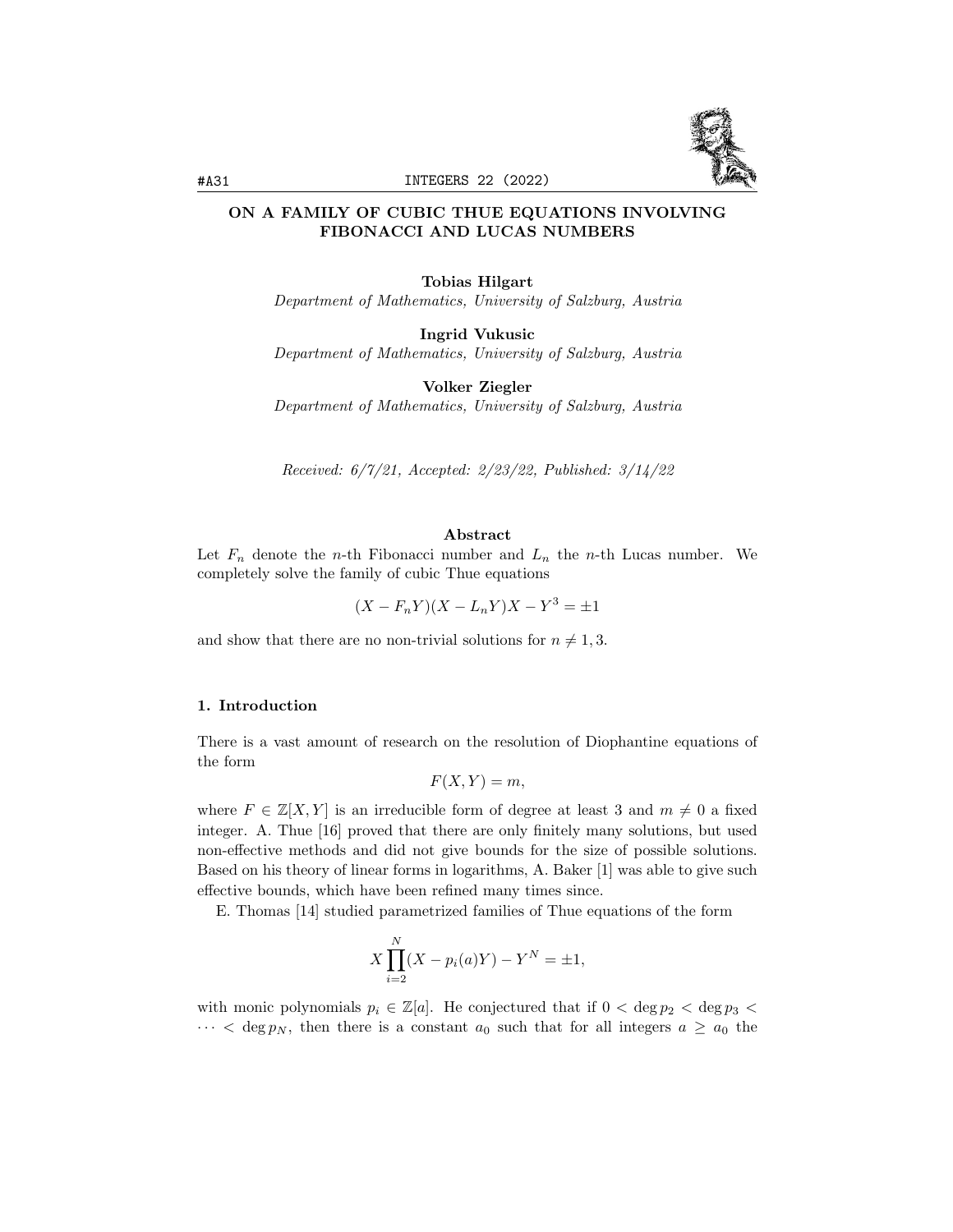equation has only solutions with  $|y| \leq 1$ . Thomas proved his conjecture in the case  $N = 3$  under some technical hypothesis. Heuberger [8] proved the conjecture in the general case, again under some technical hypothesis. Indeed, at least some of the hypotheses are necessary, as Ziegler [17] provided a counterexample to Thomas' conjecture in the cubic case.

In this paper, we consider a specific family of Thue equations. While Thomas and Heuberger considered polynomially parametrized families of Thue equations, we consider Thue equations that are parametrized by linear recurrence sequences. More specifically, we consider the Fibonacci sequence defined by  $F_0 = 0, F_1 = 1$ , and  $F_{n+2} = F_{n+1} + F_n$  for  $n \ge 0$ , and the Lucas sequence defined by  $L_0 = 2, L_1 = 1$ , and  $L_{n+2} = L_{n+1} + L_n$  for  $n \geq 0$ , and we prove the following theorem.

**Theorem 1.** Let  $F_n$  denote the n-th Fibonacci number and  $L_n$  the n-th Lucas number. The family of cubic Thue equations

$$
(X - F_n Y)(X - L_n Y)X - Y^3 = \pm 1
$$
\n(1)

has only the trivial solutions

$$
\pm \{(1,0), (0,1), (F_n,1), (L_n,1)\},\
$$

except for  $n \in \{1,3\}$ . In those cases, one has the additional solutions  $\pm \{(2,1),(7,4)\}$ and  $\pm \{(7, 4), (38, 273)\}$  respectively.

For a fixed integer n, we will call a solution  $(x, y) \in \mathbb{Z}^2$  to (1) trivial if  $|y| \leq 1$ .

The remainder of this paper is structured as follows. First, we state preliminary results in Section 2, which we use during our proof, including standard results on linear forms in logarithms, as per Baker-Wüstholz [2] or Bugeaud-Győry [3]. We then study properties of Equation (1). Assuming the existence of non-trivial solutions  $(x, y)$ , we construct linear forms in logarithms in Section 3. Using Baker's method, we get a lower bound on  $log|y|$ , which is contradictory to Bugeaud's and Győry's upper bound. This will lead to a huge bound for  $n$ , which we then reduce using the LLL-algorithm in Section 4.

### 2. Preliminary Results and Notation

We start with Binet's formula for the  $n$ -th Fibonacci and Lucas number,

$$
F_n = \frac{\alpha^n - \beta^n}{\sqrt{5}}, \quad L_n = \alpha^n + \beta^n,
$$

where

$$
\alpha = \frac{1+\sqrt{5}}{2}, \quad \beta = \frac{1-\sqrt{5}}{2}.
$$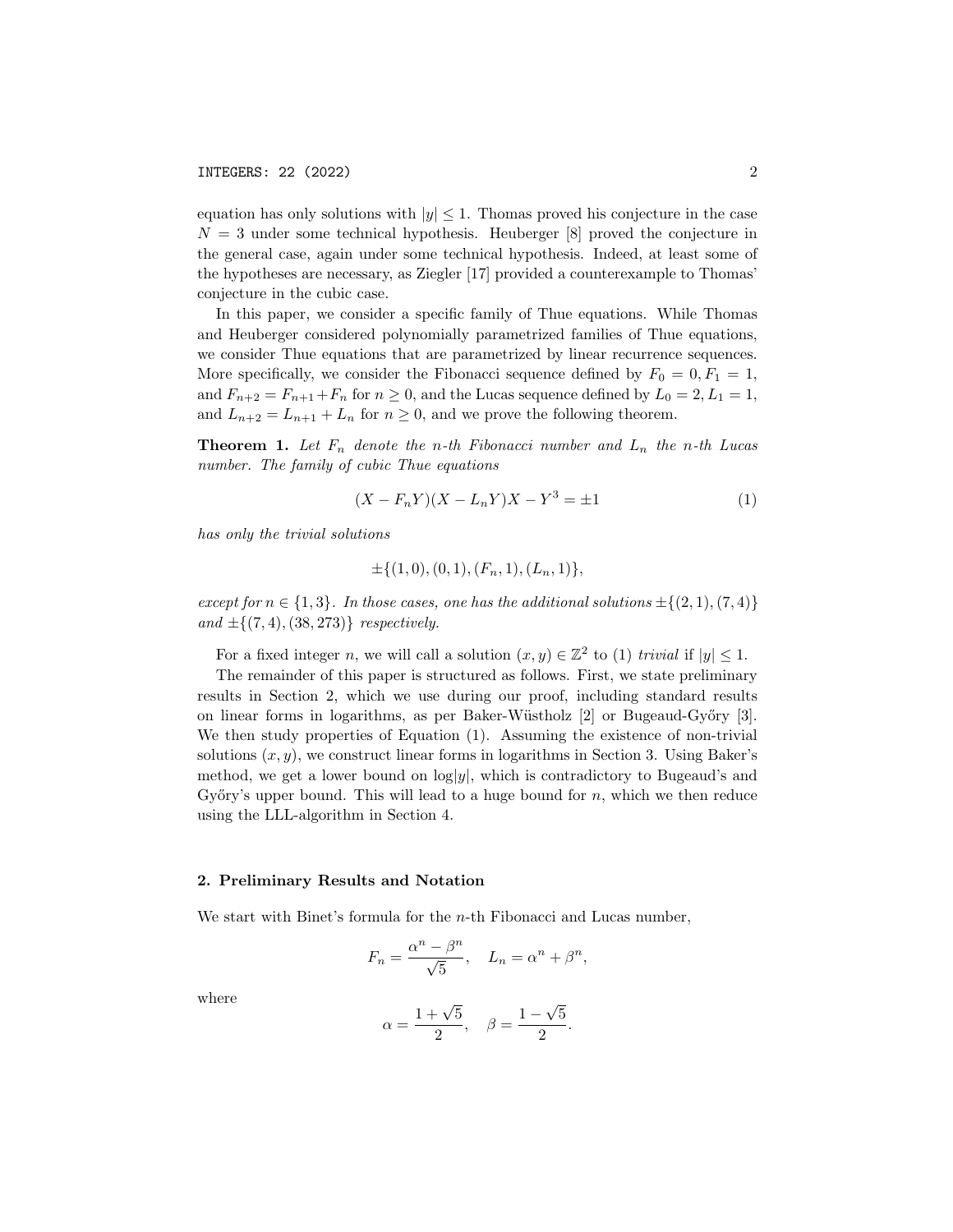Note that

$$
\beta = -\alpha^{-1}.
$$

Furthermore, the inequality

$$
\alpha^{n-2} \le F_n \pm 11\alpha^{-n} \le \alpha^{n-1} \tag{2}
$$

holds for all  $n \geq 6$ , and we also use the relations

$$
L_n = F_{n-1} + F_{n+1} = F_n + 2F_{n-1}
$$
\n<sup>(3)</sup>

a couple of times throughout the paper.

To associate the roots of the polynomial  $F(X, 1)$  with the respective Fibonacci and Lucas numbers, we will use the following result due to Kriegl, Losik, and Michor [9, Theorem 5.1]. We state a reformulated version due to Heuberger [7, Theorem 14, Corollary 15].

**Theorem 2.** Let U be a neighborhood of 0 in  $\mathbb{R}$ ,  $a_i(t)$  be real analytic functions on U for  $1 \leq i \leq N$ , and

$$
P(t)(x) = x^N - a_1(t)x^{N-1} + \dots + (-1)^N a_N(t),
$$

such that for all  $t \in U$  the roots of  $P(t)(x) = 0$  are real. Then there are real analytic functions  $x_i(t)$ ,  $i = 1, ..., N$ , on U such that these functions are roots of  $P(t)$ .

We will also use a very well known and simple result a couple of times throughout the paper:

Lemma 1. If  $x \in \mathbb{C}$  such that  $|x-1| \leq 1/2$ , then  $\log|x| \leq 2|x-1|$ .

*Proof.* Use the Taylor series expansion of  $\log x$  at 1.

**Definition 1.** Let  $f, g$  be two complex-valued functions. We write  $f = L(g)$  if  $|f(x)| \leq |g(x)|$  for all  $x \in \mathbb{C}$ .

**Lemma 2.** If  $f(x) = 1 + g(x)$  with  $|g(x)| \le 1/2$ , then  $\log|f| = L(2g)$ .

Proof. This follows immediately from Lemma 1.

Before we state lower bounds on linear forms in logarithms, we first recall the definition of the logarithmic (Weil) height.

**Definition 2.** Let  $\gamma$  be an algebraic number over  $\mathbb Q$  with minimal polynomial

$$
a_d X^d + \dots + a_1 X + a_0 = a_d \prod_{i=1}^d (X - \gamma_i),
$$

 $\Box$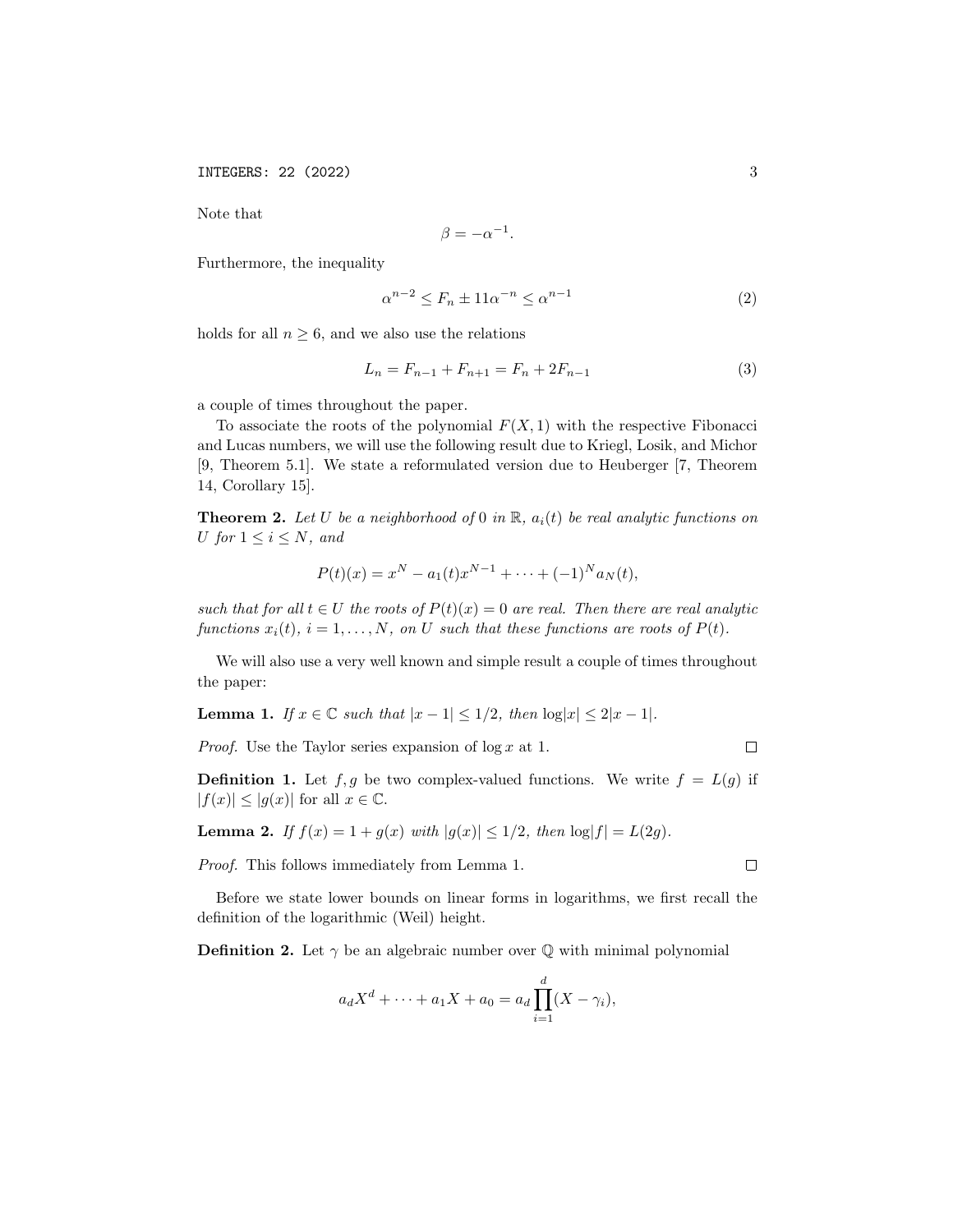with relatively prime integers  $a_i$  and conjugates  $\gamma_1 = \gamma, \gamma_2, \ldots, \gamma_d$ . The *(absolute) logarithmic height* of  $\gamma$  is defined by

$$
h(\gamma) := \frac{1}{d} \left( \log|a_d| + \sum_{i=1}^d \log \max\{1, |\gamma_i|\} \right).
$$

**Theorem 3** (Baker, Wüstholz [2]). Let  $\gamma_1, \ldots, \gamma_t$  be algebraic numbers not 0 or 1 in  $K = \mathbb{Q}(\gamma_1, \ldots, \gamma_t)$  of degree D, let  $b_1, \ldots, b_t \in \mathbb{Z}$ , and let

$$
\Lambda = b_1 \log \gamma_1 + \cdots + b_t \log \gamma_t
$$

be non-zero. Then

$$
\log|\Lambda| \ge -18(t+1)!t^{t+1}(32D)^{t+2}\log(2tD)h_1\cdots h_t\log B,
$$

where

$$
B \geq \max\{|b_1|,\ldots,|b_t|\},\
$$

and

$$
h_i \ge \max\{h(\gamma_i), |\log \gamma_i| D^{-1}, 0.16D^{-1}\}\
$$
for  $1 \le i \le t$ .

Finally, we also state the following result due to Bugeaud and Győry [3].

**Theorem 4** (Bugeaud, Győry [3]). Let  $B \ge \max\{|m|, e\}$ ,  $\alpha$  be a root of  $F(X, 1)$ ,  $K := \mathbb{Q}(\alpha)$ ,  $R := R_K$  the regulator of K, and r the unit rank of K. Let  $H \geq 3$  be an upper bound for the absolute values of the coefficients of  $F$  and  $N$  its degree.

Then all solutions  $(x, y) \in \mathbb{Z}^2$  of the Thue equation  $F(X, Y) = m$  satisfy

 $\max\{\log|x|, \log|y|\} \leq 3^{r+27}(r+1)^{7r+19}N^{2N+6r+14} \cdot R \cdot \max\{\log R, 1\} \cdot (R + \log(HB)).$ 

# 3. Auxiliary Results

We start by taking a look at the polynomial of Equation (1) at  $Y = 1$ ,

$$
f_n(X) := (X - F_n)(X - L_n)X - 1,\tag{4}
$$

and its three roots  $\alpha^{(1)}, \alpha^{(2)}, \alpha^{(3)}$ .

**Lemma 3.** Let  $\alpha = (1 + \sqrt{5})/2$ , then the roots of  $f_n$  are given by

$$
\alpha^{(1)} = \frac{1}{\sqrt{5}} \alpha^n - (-1)^n \frac{1}{\sqrt{5}} \alpha^{-n} + \frac{5}{1 - \sqrt{5}} \alpha^{-2n} + L(12\alpha^{-3n})
$$
  
=  $F_n + L(6\alpha^{-2n}),$   

$$
\alpha^{(2)} = \alpha^n + (-1)^n \alpha^{-n} + L(4\alpha^{-2n}) = L_n + L(4\alpha^{-2n}),
$$
  

$$
\alpha^{(3)} = \sqrt{5}\alpha^{-2n} + L(\alpha^{-4n}).
$$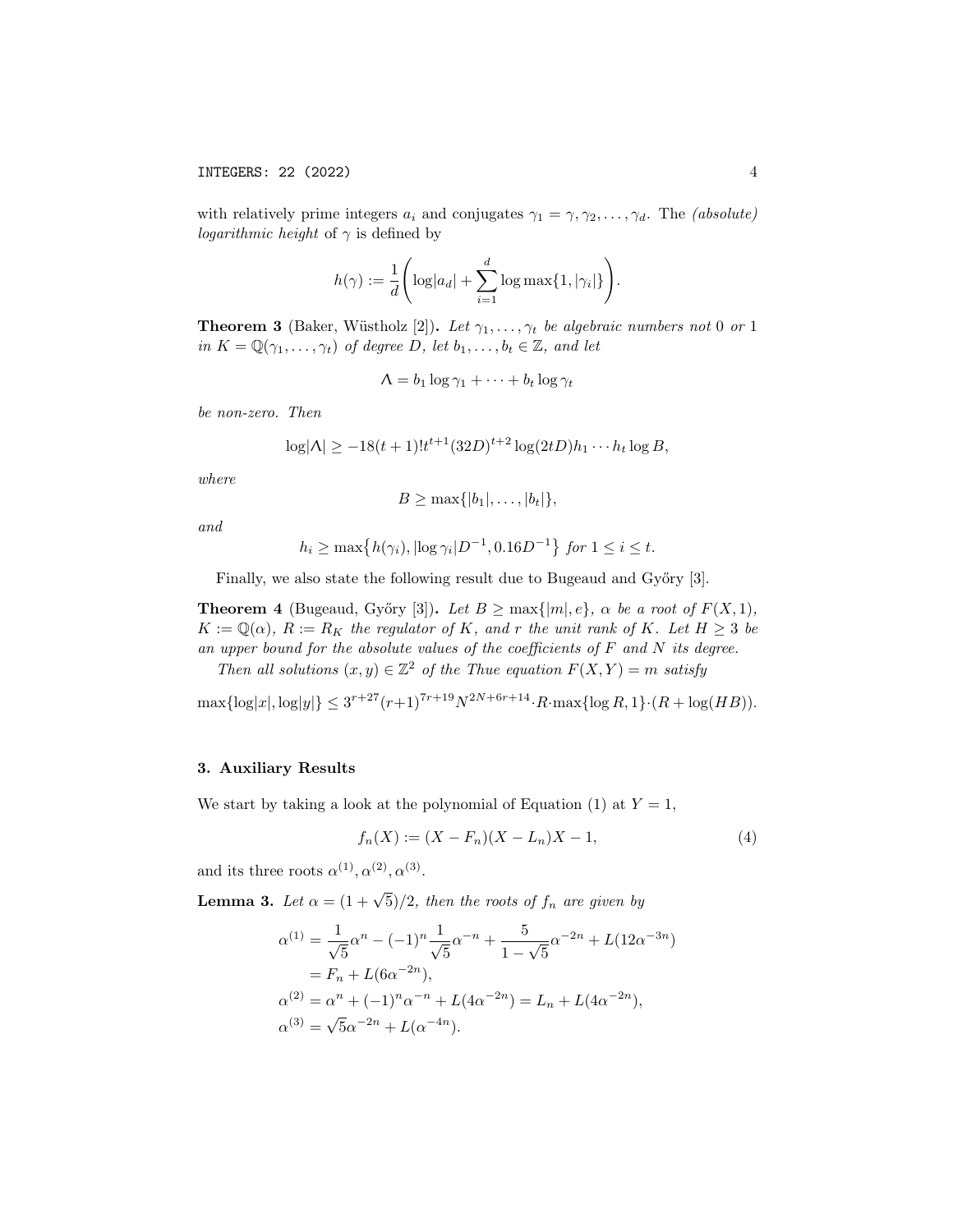*Proof.* The form of each  $\alpha^{(i)}$  follows from Theorem 2. As real analytic functions, they can each be expressed by a Laurent series

$$
\alpha^{(i)} = \sum_{k=-N}^{\infty} d_k^{(i)} \alpha^{-kn}.
$$

Comparing the coefficients on both sides of the equation

$$
(\alpha^{(i)} - F_n)(\alpha^{(i)} - L_n)\alpha^{(i)} = 1,\t\t(5)
$$

which follows from  $f_n(\alpha^{(i)}) = 0$ , yields the coefficients  $d_k^{(i)}$  $\binom{v}{k}$  to arbitrary depth.

Assume, for a moment, that  $N > 1$ . We only consider the highest order terms of the left hand side of Equation (5),

$$
(d_{-N}^{(i)} \alpha^{Nn} + \cdots)(d_{-N}^{(i)} \alpha^{Nn} + \cdots)(d_{-N}^{(i)} \alpha^{Nn} + \cdots) = (d_{-N}^{(i)})^3 \alpha^{3Nn} + \cdots
$$

Since the right hand side of Equation (5) only has a non-zero coefficient 1 of  $\alpha^0$ , it immediately follows that  $d_{-N}^{(i)} = 0$ .

Thus we may assume  $N = 1$ . Equation (5) then becomes

$$
\left( \left( d_{-1}^{(i)} - \frac{1}{\sqrt{5}} \right) \alpha^n + \cdots \right) \left( \left( d_{-1}^{(i)} - 1 \right) \alpha^n + \cdots \right) \left( d_{-1}^{(i)} \alpha^n + \cdots \right) = 1
$$

and thus

$$
\left(d_{-1}^{(i)} - \frac{1}{\sqrt{5}}\right)\left(d_{-1}^{(i)} - 1\right)d_{-1}^{(i)} = 0.
$$

It follows that the coefficient of  $\alpha^n$  in  $\alpha^{(i)}$  is  $\frac{1}{\sqrt{2}}$  $\frac{1}{5}$ , 1 or 0. Similarly, we get the coefficient of  $\alpha^0$  being 0 and of  $\alpha^{-n}$  being  $(-1)^{n+1} \frac{1}{\alpha}$  $\frac{1}{5}, (-1)^n$  or 0 respectively.

We calculate  $d_2 = d_2^{(1)}$  for  $\alpha^{(1)}$  next, already knowing that the first and second coefficients are the same as for  $F_n$ . So we look at Equation (5), which is now

$$
(d_2\alpha^{-2n}+\cdots)\left(\left(\frac{1}{\sqrt{5}}-1\right)\alpha^n+\cdots\right)\left(\frac{1}{\sqrt{5}}\alpha^n+\cdots\right)=1.
$$

This yields

$$
d_2 \left( \frac{1}{\sqrt{5}} - 1 \right) \frac{1}{\sqrt{5}} = 1,
$$
  

$$
d_2 = \frac{5}{1 - \sqrt{5}}.
$$

and thus

We have now calculated sufficiently many coefficients. The rest of the Laurent series we hide inside the L-notation. Note, for example, that  $f_n(F_n) = -1 < 0$ . If either  $f_n(F_n + \kappa \alpha^{-2n}) > 0$  or  $f_n(F_n - \kappa \alpha^{-2n}) > 0$ , then the root  $\alpha^{(1)}$  must lie in the interval  $(F_n \pm \kappa \alpha^{-2n})$  due to the intermediate value theorem, from which  $\alpha^{(1)} = F_n + L(\kappa \alpha^{-2n})$  follows. Indeed, we have  $f_n(F_n - 6\alpha^{-2n}) > 0$  and thus  $\alpha^{(1)} =$  $F_n + L(6\alpha^{-2n})$ . The other assertions regarding the L-notation hold analogously.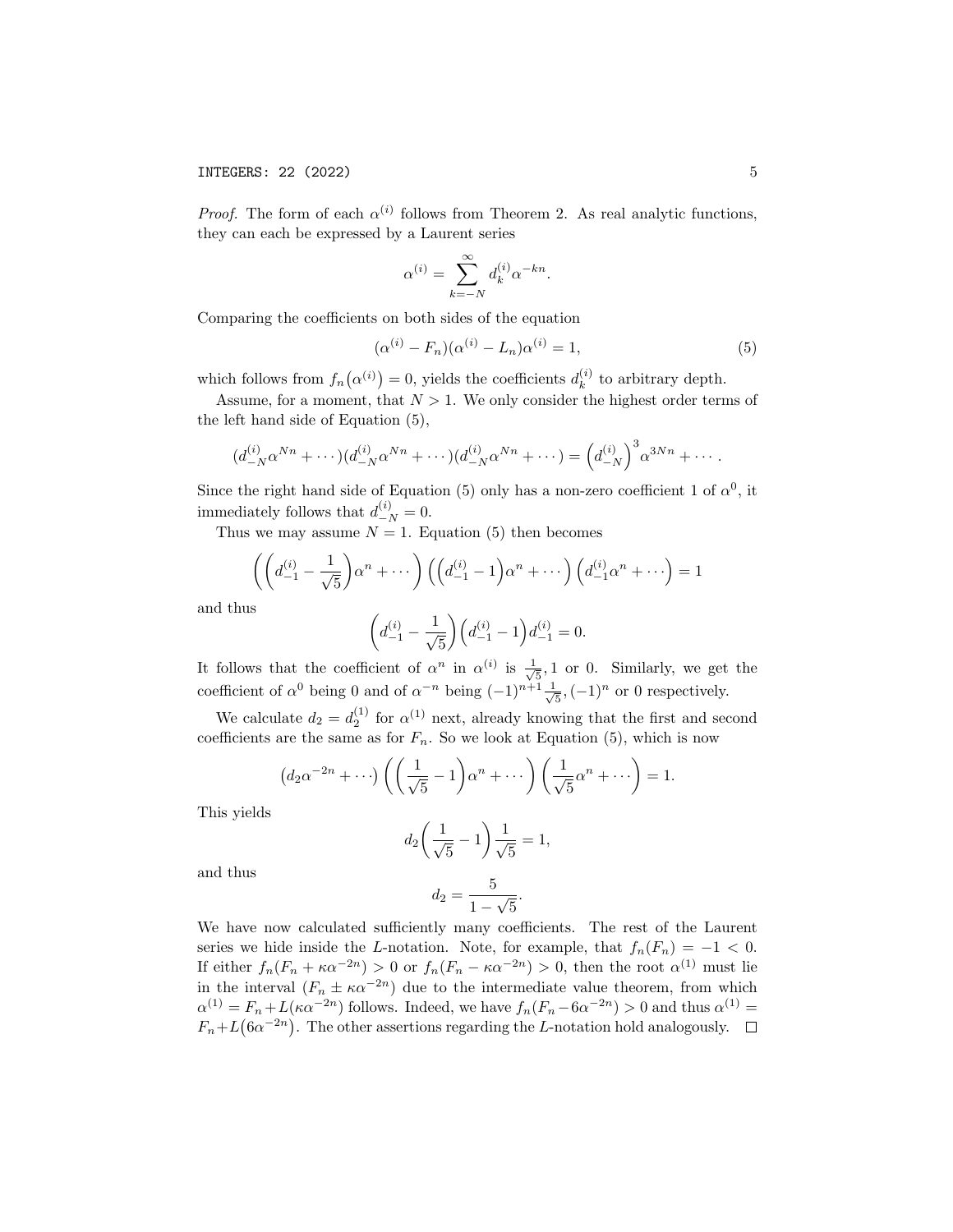As an immediate consequence, we also get the following lemma.

Lemma 4. We have

$$
\log |\alpha^{(1)}| = n \log \alpha - \log \sqrt{5} + L(3\alpha^{-2n}),
$$
  
\n
$$
\log |\alpha^{(1)} - F_n| = -2n \log \alpha + \log \left(\frac{5}{\sqrt{5} - 1}\right) + L(6\alpha^{-n}),
$$
  
\n
$$
\log |\alpha^{(2)}| = n \log \alpha + L(4\alpha^{-2n}),
$$
  
\n
$$
\log |\alpha^{(2)} - F_n| = n \log \alpha + \log \left(1 - \frac{1}{\sqrt{5}}\right) + L(6\alpha^{-2n}),
$$
  
\n
$$
\log |\alpha^{(3)}| = -2n \log \alpha + \log \sqrt{5} + L(\alpha^{-2n}),
$$
  
\n
$$
\log |\alpha^{(3)} - F_n| = n \log \alpha - \log \sqrt{5} + L(3\alpha^{-2n}).
$$

Proof. This follows from Lemma 3 and Lemma 2. For example, we have

$$
\log \left| \alpha^{(1)} \right| = \log \left( F_n + L \left( 6\alpha^{-2n} \right) \right) = \log \left( \frac{1}{\sqrt{5}} \alpha^n \left( 1 \pm \alpha^{-2n} + L \left( 6\sqrt{5}\alpha^{-3n} \right) \right) \right)
$$

$$
= n \log \alpha - \log \sqrt{5} + \log \left( 1 + L \left( \frac{3}{2} \alpha^{-2n} \right) \right),
$$

and thus the claimed form for  $\log |\alpha^{(1)}|$  after using Lemma 2.

$$
\Box
$$

**Lemma 5.** The only solutions  $(x, y) \in \mathbb{Z}^2$  to the Thue Equation (1) with  $|y| < 2$  $are \pm \{(1,0), (0,1), (F_n, 1), (L_n, 1)\}.$ 

*Proof.* If  $y = 0$ , then Equation (1) becomes  $X^3 = \pm 1$ , and thus  $x = \pm 1$ . If  $y = \pm 1$ , then either

$$
(X \pm F_n)(X \pm L_n)X = 0
$$

or

$$
(X \pm F_n)(X \pm L_n)X = \pm 2.
$$

The first case immediately gives the solutions  $\pm \{(F_n, 1), (L_n, 1), (0, 1)\}.$  The second case gives no further solutions, unless  $L_n - F_n \leq 2$ , which implies  $n \leq 3$  but gives no new solutions.  $\Box$ 

Throughout the remainder of this paper, let us assume that  $(x, y)$  is a non-trivial solution of (1), i.e.,  $|y| \geq 2$ . It is also helpful to assume  $n \geq 10$ . This we can do without loss of generality since we solve the Thue Equation (1) for such small  $n$ later.

For each of the  $\alpha^{(i)}$  we define

$$
\beta_i := x - \alpha^{(i)} y.
$$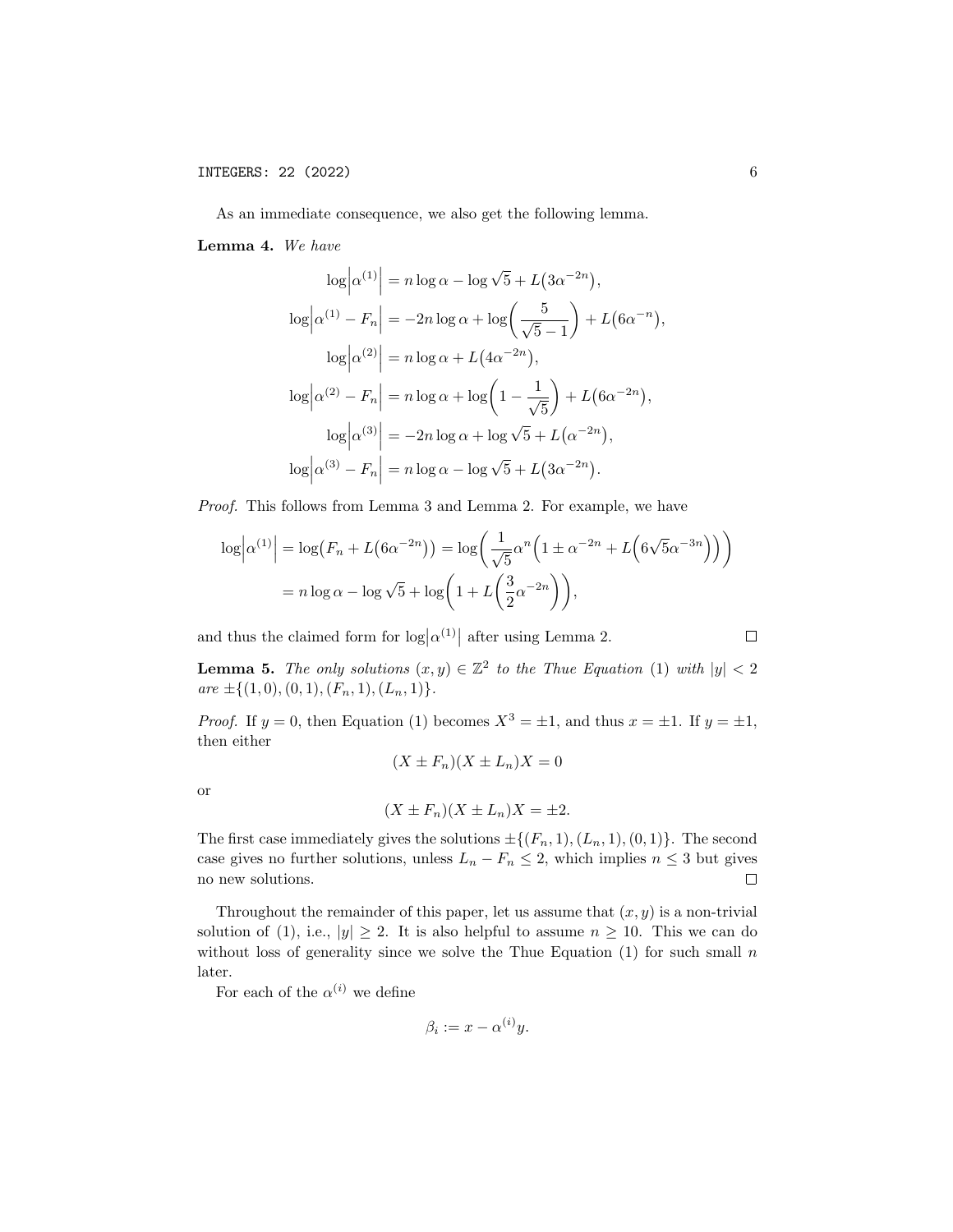Since  $\beta_1\beta_2\beta_3 = \pm 1$ , they are all units. Furthermore, we have the following property for one of the  $\beta_i$ . Let j be defined by the  $\beta_i$  with minimal absolute value; that is,

$$
|\beta_j|=\min_{i\in\{1,2,3\}}|\beta_i|.
$$

Then we have the following result.

Lemma 6. We have

$$
|\beta_j| \le 2\alpha^5 |y|^{-2} \cdot \alpha^{-2n}.
$$

*Proof.* Let  $i \neq j$ , then

$$
|y|\Big|\alpha^{(i)} - \alpha^{(j)}\Big| \le \Big|x - \alpha^{(i)}y\Big| + \Big|x - \alpha^{(j)}y\Big| \le 2\Big|x - \alpha^{(i)}y\Big|,
$$

and thus

$$
\frac{|y|}{2} \left| \alpha^{(i)} - \alpha^{(j)} \right| \le \left| x - \alpha^{(i)} y \right|.
$$
 (6)

For  $\{j, k, l\} = \{1, 2, 3\}$ , we have  $\beta_j \beta_k \beta_l = 1$  and thus

$$
|\beta_j| = |x - \alpha^{(k)}y|^{-1} |x - \alpha^{(l)}y|^{-1}.
$$

Applying Inequality (6) on both factors on the right yields

$$
|\beta_j| \le 4|y|^{-2} |\alpha^{(k)} - \alpha^{(j)}|^{-1} |\alpha^{(l)} - \alpha^{(j)}|^{-1}.
$$
 (7)

Using case differentiation for the values of  $j, k, l$  gives us

$$
\left| \alpha^{(k)} - \alpha^{(j)} \right| \left| \alpha^{(l)} - \alpha^{(j)} \right| \ge (L_n - F_n + L(10\alpha^{-2n})) (F_n + L(9\alpha^{-2n}))
$$
  
=  $2F_n F_{n-1} + L(11\alpha^{-n})$ 

by Equation (3). We then use Inequality (2) to obtain the bound

$$
|\alpha^{(k)} - \alpha^{(j)}| |\alpha^{(l)} - \alpha^{(j)}| \ge 2\alpha^{n-2}\alpha^{n-3} = 2\alpha^{-5}\alpha^{2n}.
$$

Combining this with Inequality (7) yields

$$
|\beta_j| \le 2\alpha^5 |y|^{-2} \cdot \alpha^{-2n}.
$$

 $\Box$ 

From now on, let  $\{j, k, l\} = \{1, 2, 3\}$ . We take a look at Siegel's identity, which, in our case, yields

$$
\beta_j\left(\alpha^{(k)}-\alpha^{(l)}\right)+\beta_l\left(\alpha^{(j)}-\alpha^{(k)}\right)+\beta_k\left(\alpha^{(l)}-\alpha^{(j)}\right)=0.
$$

By rearranging terms, we arrive at

$$
\frac{\beta_l}{\beta_k} \frac{\alpha^{(j)} - \alpha^{(k)}}{\alpha^{(j)} - \alpha^{(l)}} - 1 = \frac{\beta_j}{\beta_k} \frac{\alpha^{(l)} - \alpha^{(k)}}{\alpha^{(j)} - \alpha^{(l)}} =: \gamma.
$$
\n(8)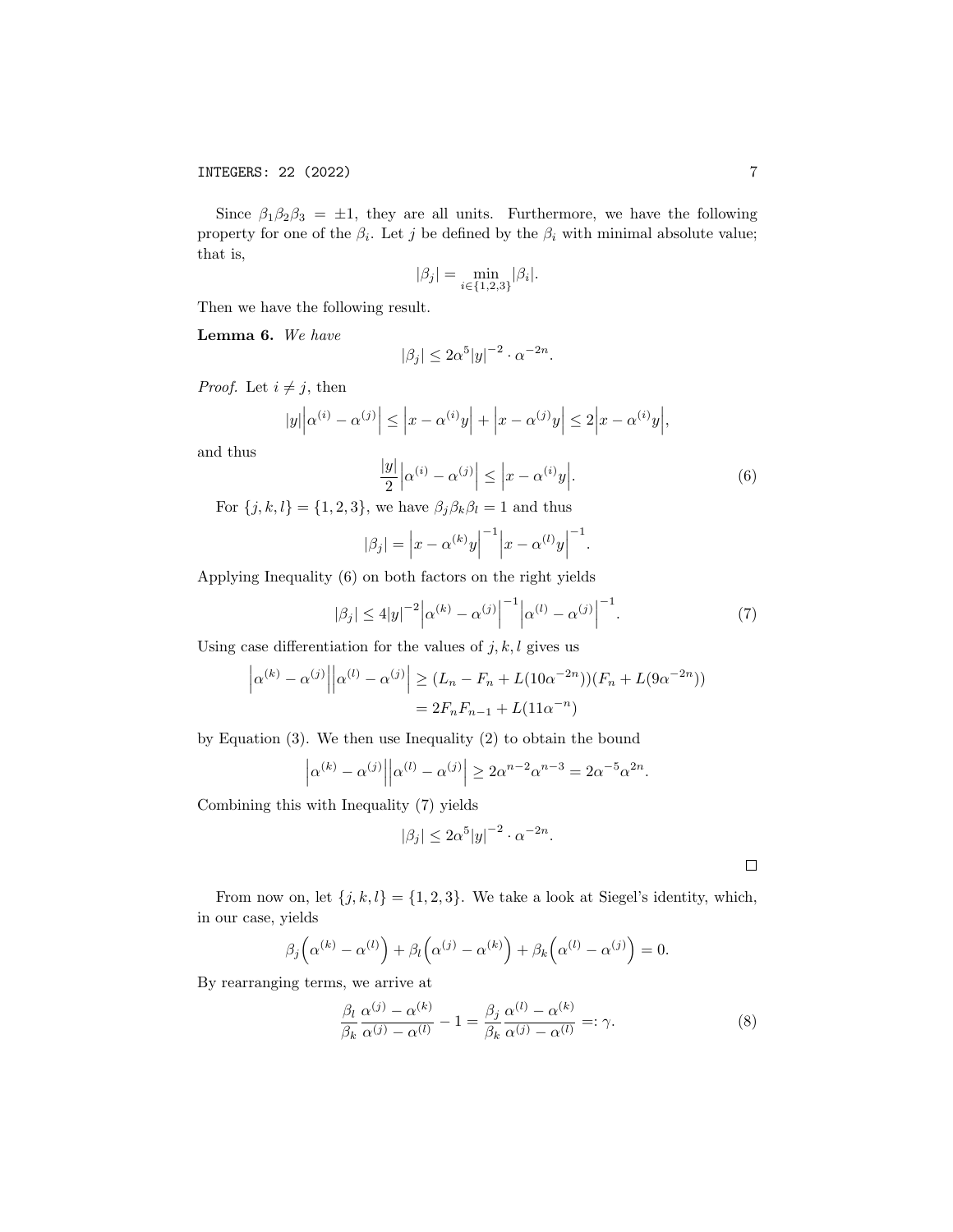Lemma 7. We have

$$
|\gamma| \le 8\alpha^8 |y|^{-3} \cdot \alpha^{-3n}.
$$

*Proof.* First, recall that we have  $|\beta_j| \leq 2\alpha^5 |y|^{-2} \cdot \alpha^{-2n}$  by Lemma 6. Next, note that for  $i \neq j$ , we have

$$
|\beta_i| = \left| x - \alpha^{(i)} y \right| = \left| \left( x - \alpha^{(j)} y \right) + y \left( \alpha^{(j)} - \alpha^{(i)} \right) \right|
$$
  
= 
$$
\left| \beta_j + y \left( \alpha^{(j)} - \alpha^{(i)} \right) \right|
$$
  

$$
\geq |y| \left| \alpha^{(j)} - \alpha^{(i)} \right| - |\beta_j|.
$$
 (9)

Moreover, we have

$$
\left| \alpha^{(j)} - \alpha^{(i)} \right| \ge L_n - F_n + L\left(10\alpha^{-2n}\right) \ge 2F_{n-1} - 10\alpha^{-2n} \ge 2\alpha^{n-3}
$$

by Inequality (2). Thus, using Lemma 6, we obtain from Inequality (9) that

$$
|\beta_i| \ge |y| \cdot 2\alpha^{n-3} - 2\alpha^5 \cdot |y|^{-2} \cdot \alpha^{-2n}
$$
  
= 
$$
|y|\alpha^{n-3} \left(2 - 2\alpha^5|y|^{-3}\alpha^{-3n+3}\right) \ge |y|\alpha^n\alpha^{-3}.
$$

We thus have

$$
\left| \frac{\beta_j}{\beta_k} \right| \le 2\alpha^5 |y|^{-2} \cdot \alpha^{-2n} \cdot \left( |y| \alpha^n \alpha^{-3} \right)^{-1} = 2\alpha^8 |y|^{-3} \cdot \alpha^{-3n}.
$$
 (10)

For the second term of  $|\gamma|$ , we differentiate the cases for l. If  $l = 1$ , then

$$
\left|\frac{\alpha^{(l)}-\alpha^{(k)}}{\alpha^{(l)}-\alpha^{(j)}}\right| \le \left|\frac{\alpha^{(1)}-\alpha^{(2)}}{\alpha^{(1)}-\alpha^{(3)}}\right| = \left|\frac{F_n - L_n + L(10\alpha^{-2n})}{F_n + L(9\alpha^{-2n})}\right| < 4.
$$

Analogously, if  $l = 2$ , then

$$
\left|\frac{\alpha^{(l)}-\alpha^{(k)}}{\alpha^{(l)}-\alpha^{(j)}}\right| \le \frac{L_n+L(7\alpha^{-2n})}{L_n-F_n+L(10\alpha^{-2n})} < 4,
$$

and if  $l = 3$ , then

$$
\left|\frac{\alpha^{(l)}-\alpha^{(k)}}{\alpha^{(l)}-\alpha^{(j)}}\right| \le \frac{L_n+L(7\alpha^{-2n})}{F_n+L(9\alpha^{-2n})} < 4.
$$

We thus have

$$
\left|\frac{\alpha^{(l)} - \alpha^{(k)}}{\alpha^{(l)} - \alpha^{(j)}}\right| \le 4
$$

in all cases. This yields, combined with Inequality (10),

$$
|\gamma| = \left| \frac{\beta_j}{\beta_k} \right| \left| \frac{\alpha^{(l)} - \alpha^{(k)}}{\alpha^{(l)} - \alpha^{(j)}} \right| \le 8\alpha^8 |y|^{-3} \cdot \alpha^{-3n}.
$$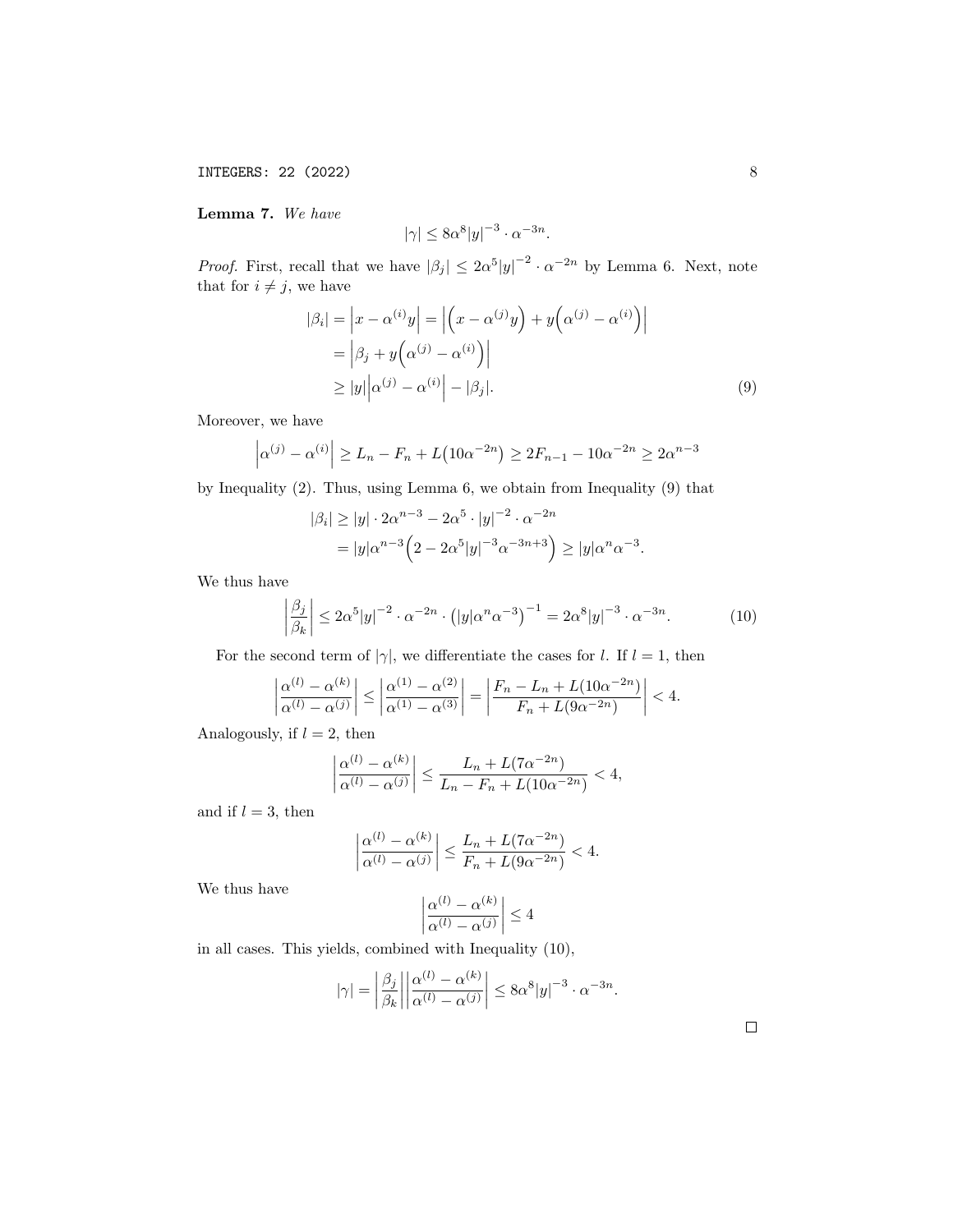For  $i \in \{1, 2, 3\}$ , let  $K_i = \mathbb{Q}(\alpha^{(i)})$ . As per Equation (5), both

$$
\epsilon_i := \alpha^{(i)}
$$
 and  $\delta_i := \alpha^{(i)} - F_n$ 

are units in  $\mathbb{Z}[\alpha^{(i)}]$ . By a result of Thomas [13, Theorem 3.9],  $\epsilon_i$  and  $\delta_i$  even form a system of fundamental units of  $\mathbb{Z}[\alpha^{(i)}]$ . The regulator can then be bounded as follows.

Lemma 8. Let

$$
G = G_i = \langle -1, \varepsilon_i, \delta_i \rangle = \left( \mathbb{Z}[\alpha^{(i)}] \right)^{\times}
$$

and  $R_G = R_{G_i}$  denote the regulator of G, then we have

$$
2(\log \alpha)^2 n^2 \le R_G \le 2n^2.
$$

*Proof.* Since  $[K_i : \mathbb{Q}] = 3$  and  $K_i$  is a totally real number field, there are three embeddings  $\sigma_1, \sigma_2, \sigma_3$  of  $K_i$  into  $\mathbb{R}$ , with  $\sigma_1 = id$ . The regulator  $R_G$  of G can, up to sign, be expressed as the determinant of the matrix

$$
\pm R_G = \det \begin{pmatrix} \log|\epsilon_i| & \log|\delta_i| \\ \log|\sigma_2(\epsilon_i)| & \log|\sigma_2(\delta_i)| \end{pmatrix}.
$$

Since the  $\sigma_i$  are Q-automorphisms, we have  $\sigma_i(t) = t$  for all rational t. Thus the expression simplifies to

$$
\pm R_G = \det \begin{pmatrix} \log |\alpha^{(i)}| & \log |\alpha^{(i)} - F_n| \\ \log |\sigma_2(\alpha^{(i)})| & \log |\sigma_2(\alpha^{(i)}) - F_n| \end{pmatrix}.
$$

Let us denote  $\sigma_2(\alpha^{(i)}) = \alpha^{(i')}$ . By Lemma 4, the determinant becomes, up to sign,

$$
\pm R_G = 3(\log \alpha)^2 n^2 + L(4n)
$$

for each case for  $(i, i')$ . This gives

$$
2(\log \alpha)^2 n^2 \le R_G \le 2n^2
$$

for  $n \geq 5$ , which proves the asserted bounds for  $R_G$ .

Since  $\epsilon_i$  and  $\delta_i$  are fundamental units in  $\mathbb{Z}[\alpha^{(i)}]$ , the units  $\beta_1, \beta_2, \beta_3$  can be expressed as

$$
\beta_i = \pm \epsilon_i^{b_1} \delta_i^{b_2} \tag{11}
$$

for some integers  $b_1, b_2$  that do not depend on i, since the  $\beta_i$  are conjugates. We take the absolute value and the logarithm and get

$$
\log|\beta_i| = b_1 \log|\epsilon_i| + b_2 \log|\delta_i|.
$$
\n(12)

This will lead to a bound for  $b_1$  and  $b_2$ .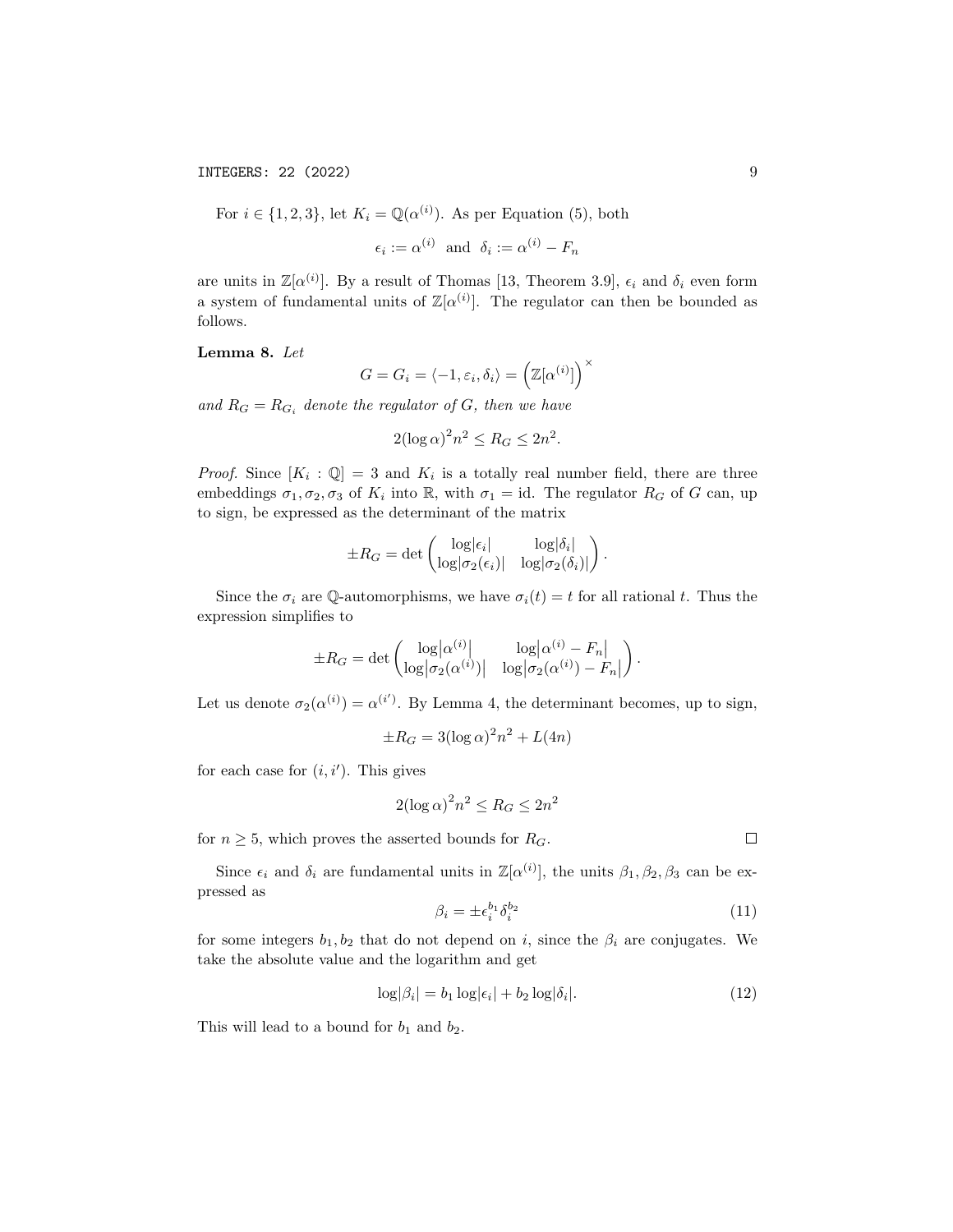**Lemma 9.** Let  $\{j, k, l\} = \{1, 2, 3\}$ . Then we have

$$
\max\{|b_1|, |b_2|\} \le 7n^{-1} \cdot \max\{\log|\beta_k|, \log|\beta_l|\}.
$$

*Proof.* We rewrite Equation (12) for  $k, l$  into the system of linear equations

$$
\begin{pmatrix}\n\log|\epsilon_k| & \log|\delta_k| \\
\log|\epsilon_l| & \log|\delta_l|\n\end{pmatrix}\n\begin{pmatrix}\nb_1 \\
b_2\n\end{pmatrix} =\n\begin{pmatrix}\n\log|\beta_k| \\
\log|\beta_l|\n\end{pmatrix}.
$$
\n(13)

We call the above  $2 \times 2$  matrix M. Its determinant is, up to sign, equal to  $R_G$  of Lemma 8. Thus we have

$$
|\det M| \ge 2(\log \alpha)^2 n^2 \tag{14}
$$

and especially det  $M \neq 0$ . We can thus multiply Equation (13) with  $M^{-1}$  and take the matrix-infinity norm  $\left\| \cdot \right\|_{\infty}$ . This yields, in combination with the inequality  $\left\|Ax\right\|_{\infty} \leq \left\|A\right\|_{\infty} \cdot \left\|x\right\|_{\infty},$ 

$$
\max\{|b_1|, |b_2|\} \le ||M^{-1}||_{\infty} \max\{\log|\beta_k|, \log|\beta_l|\}.
$$
 (15)

The inverse matrix of  $M$  is given by

$$
\frac{1}{\det M} \begin{pmatrix} \log|\delta_l| & -\log|\delta_k| \\ -\log|\epsilon_l| & \log|\epsilon_k| \end{pmatrix},
$$

and thus its infinity norm by

$$
||M^{-1}||_{\infty} = \frac{1}{|\det M|} \max\{|\log|\delta_l|| + |\log|\delta_k||, |\log|\epsilon_l|| + |\log|\epsilon_k||\}.
$$
 (16)

By Lemma 4, all terms inside the maximum are linear in  $n$ . Furthermore, the highest coefficient of  $n$  is given by

$$
|\log|\delta_1|| + |\log|\delta_3|| = 3\log\alpha \cdot n + L(6),
$$

and  $3 \log \alpha \cdot n + L(6) < 3n$  for  $n \ge 10$ . This yields

$$
\max\{|\log|\delta_l|| + |\log|\delta_k||, |\log|\epsilon_l|| + |\log|\epsilon_k||\} \le 3n.
$$

If we combine this with Equation (16) and Inequality (14), we get

$$
||M^{-1}||_{\infty} \le \frac{3}{2} (\log \alpha)^{-2} n^{-1} < 7n^{-1}.
$$

Inequality (15) thus becomes

$$
\max\{|b_1|, |b_2|\} \le 7n^{-1} \max\{\log|\beta_k|, \log|\beta_l|\}.
$$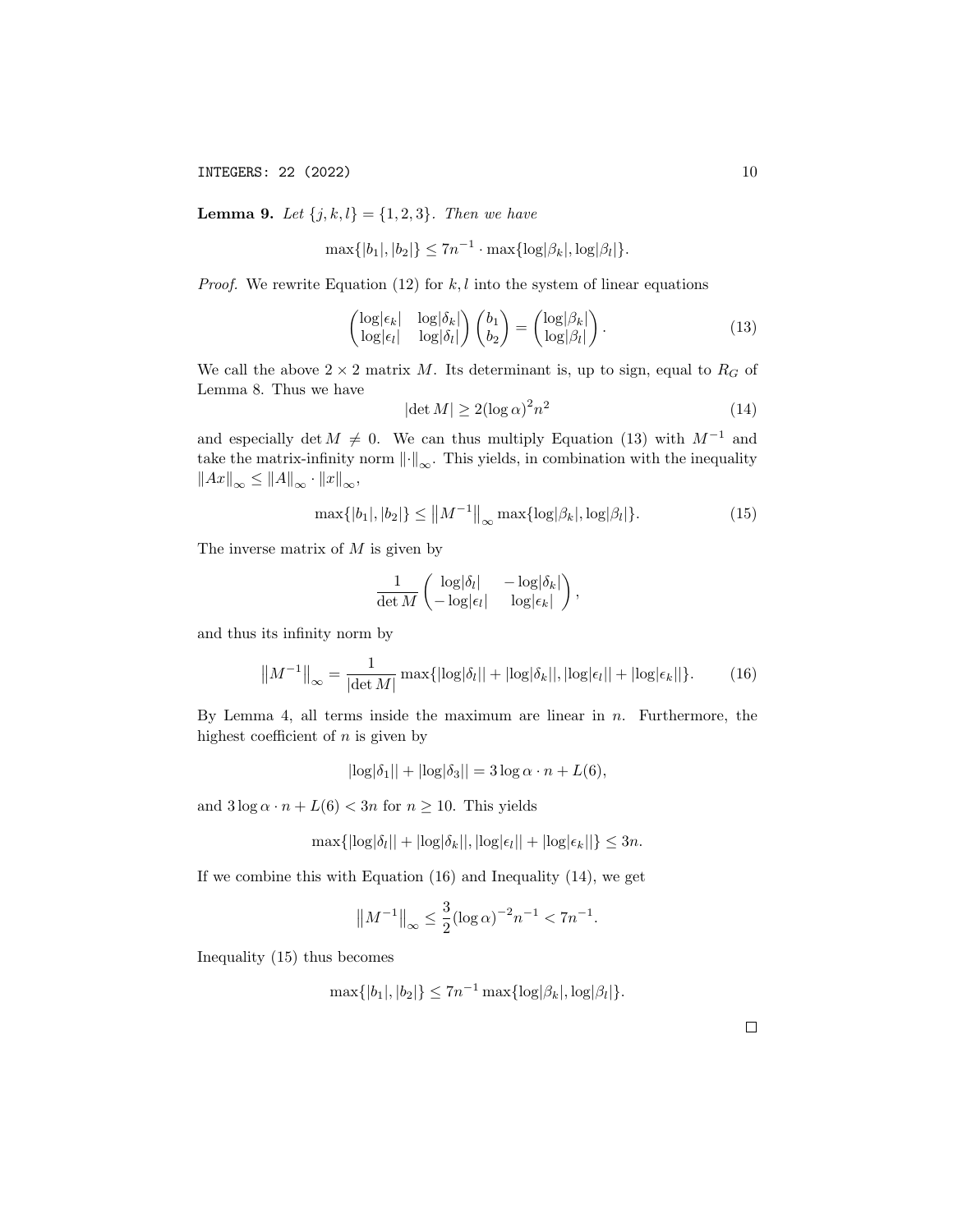**Lemma 10.** For  $\{j, k, l\} = \{1, 2, 3\}$ , we have

$$
\max\{\log|\beta_k|, \log|\beta_l|\} \le \log|y| + n\log\alpha + 1.
$$

Proof. Let

$$
(X - F_n)(X - L_n)X - 1 = (X - p_1)(X - p_2)(X - p_3) - 1,
$$

that is,  $p_1 = F_n$ ,  $p_2 = L_n$ ,  $p_3 = 0$ . For  $i \neq j$ , we then have

$$
\left|\frac{\beta_i}{y}\right| = \left|\frac{x}{y} - \alpha^{(i)}\right| \le \left|\frac{x}{y} - \alpha^{(j)}\right| + \left|\alpha^{(j)} - p_j\right| + \left|p_j - \alpha^{(i)}\right|
$$

due to the triangle inequality. Factorizing the right-hand side leads to

$$
\left|\frac{\beta_i}{y}\right| \le \left|\alpha^{(i)} - p_j\right| \left(1 + \frac{\left|\alpha^{(j)} - p_j\right|}{\left|\alpha^{(i)} - p_j\right|} + \frac{\left|\beta_j/y\right|}{\left|\alpha^{(i)} - p_j\right|}\right). \tag{17}
$$

We estimate the terms inside the bracket. Using Lemma 3, we get

$$
\left|\alpha^{(i)} - p_j\right| \ge F_n + L\big(9\alpha^{-2n}\big),\,
$$

and thus, by Inequality (2),

$$
\left|\alpha^{(i)} - p_j\right| \ge \alpha^{n-2} - 9\alpha^{-2n} \ge \alpha^{n-3} = \alpha^{-3}\alpha^n \tag{18}
$$

on the one hand, and

$$
\left|\alpha^{(i)} - p_j\right| \le \left(L_n + L\left(4\alpha^{-2n}\right) - 0\right) \le \alpha^n + \alpha^{n-2} + 4\alpha^{-2n},\tag{19}
$$

by Inequality (2), on the other. Moreover, the root  $\alpha^{(j)}$  is close to the coefficient  $p_j$ , by Lemma 3 as close as

$$
\left|\alpha^{(j)} - p_j\right| \le \left|F_n + L\left(6\alpha^{-2n}\right) - F_n\right| \le 6\alpha^{-2n}.\tag{20}
$$

Since we assume that  $|y| \geq 2$ , we have  $|\beta_j| \leq \frac{1}{2} \alpha^{5} \alpha^{-2n}$  by Lemma 6. Combining this with Inequalities (18) and (20) yields

$$
\left(1 + \frac{|\alpha^{(j)} - p_j|}{|\alpha^{(i)} - p_j|} + \frac{|\beta_j/y|}{|\alpha^{(i)} - p_j|}\right) \le \left(1 + 6\alpha^3 \alpha^{-3n} + \frac{1}{4}\alpha^8 \alpha^{-3n}\right)
$$
  
\n
$$
\le \left(1 + 38\alpha^{-3n}\right).
$$
\n(21)

We combine Inequalities (17) and (21), multiply with  $|y|$ , and arrive at

$$
|\beta_i| \leq \left| \alpha^{(i)} - p_j \right| \cdot |y| \cdot \left( 1 + 38\alpha^{-3n} \right).
$$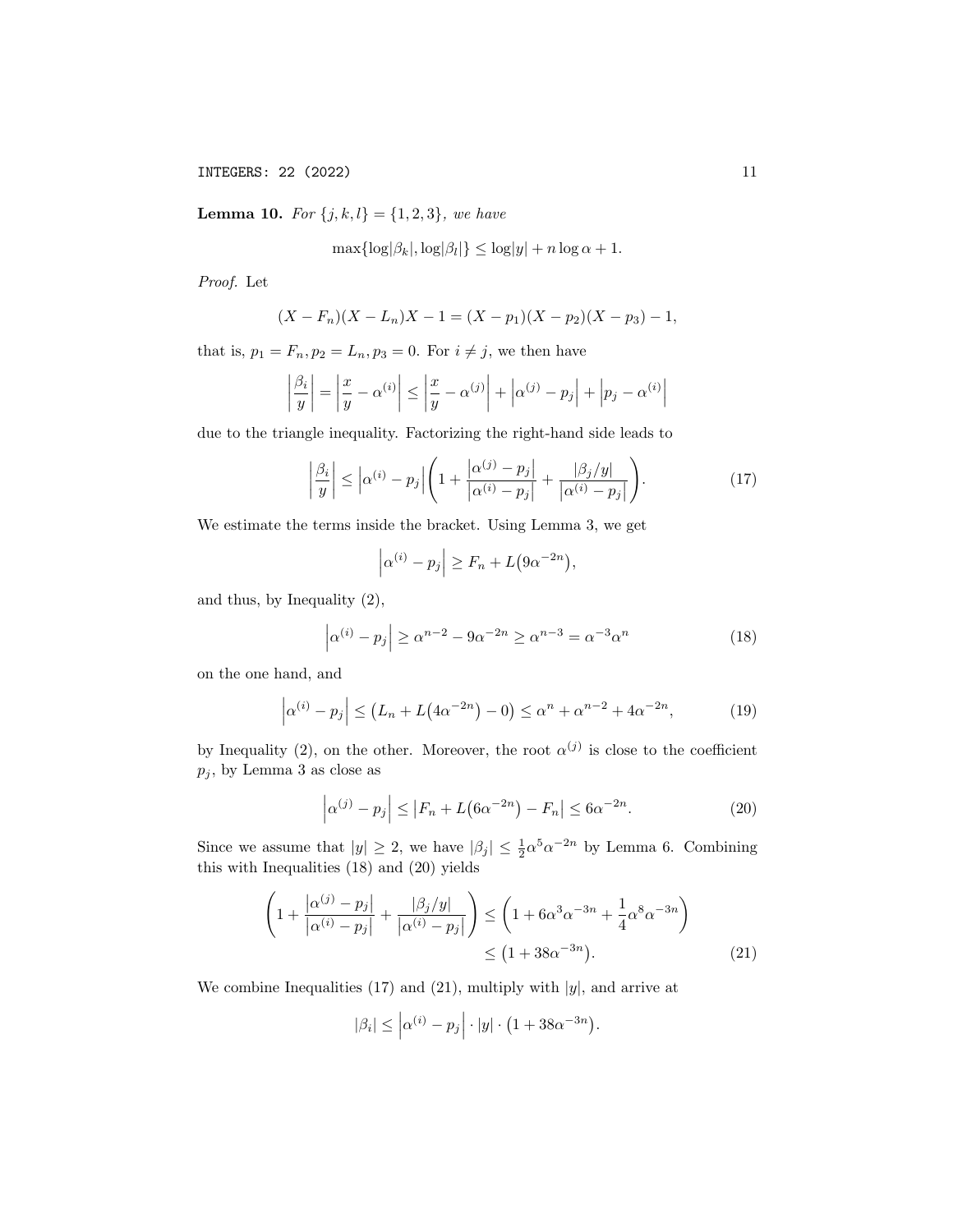Using Inequality (19) and taking logarithms yields

$$
\log|\beta_i| \le \log(\alpha^n + \alpha^{n-2} + 4\alpha^{-2n}) + \log|y| + \log(1 + 38\alpha^{-3n}).
$$

We then make full use of Lemma 2 and arrive at

$$
\log|\beta_i| \le \log(\alpha^n) + 2(\alpha^{-2} + 4\alpha^{-3n}) + \log|y| + 76\alpha^{-3n},
$$

and thus

$$
\log|\beta_i| \le \log|y| + n \log \alpha + 1.
$$

 $\Box$ 

# 4. Linear Forms in Logarithms and an Effective Bound for  $n$

We go back to Equation (8),

$$
\frac{\beta_l}{\beta_k} \frac{\alpha^{(j)} - \alpha^{(k)}}{\alpha^{(j)} - \alpha^{(l)}} - 1 = \gamma,
$$

and use Equation (11) to rewrite the expression as

$$
\left(\frac{\epsilon_l}{\epsilon_k}\right)^{b_1} \left(\frac{\delta_l}{\delta_k}\right)^{b_2} \frac{\alpha^{(j)} - \alpha^{(k)}}{\alpha^{(j)} - \alpha^{(l)}} = 1 + \gamma.
$$

We then define the linear form in logarithms  $\Lambda$  by

$$
\Lambda = \log|1 + \gamma| = b_1 \log \left| \frac{\epsilon_l}{\epsilon_k} \right| + b_2 \log \left| \frac{\delta_l}{\delta_k} \right| + \log \left| \frac{\alpha^{(j)} - \alpha^{(k)}}{\alpha^{(j)} - \alpha^{(l)}} \right|.
$$

Due to Lemma 1 and 7, and  $|y| \geq 2$ , we have

$$
|\Lambda| \le 2|\gamma| \le 16\alpha^8|y|^{-3} \cdot \alpha^{-3n} \le 2\alpha^8 \alpha^{-3n}.\tag{22}
$$

We want to immediately apply Theorem 3 to bound |Λ| from below. The problem with this, however, lies in the expressions  $\epsilon_l/\epsilon_k$  and  $\delta_l/\delta_k$  having huge heights that would render the bound useless for our purposes. Thus we first rewrite the linear form to get the (exponential) dependency on  $n$  out of the logarithms.

To that end, we need to differentiate the cases for j. Let  $j = 1$  and choose  $k = 3, l = 2.$ 

By Lemma 3, we get

$$
\frac{\epsilon_2}{\epsilon_3} = \frac{\alpha^{(2)}}{\alpha^{(3)}} = \frac{\alpha^n \pm \alpha^{-n} + L(4\alpha^{-2n})}{\sqrt{5}\alpha^{-2n} + L(\alpha^{-4n})} = \frac{\alpha^n \left(1 \pm \alpha^{-2n} + L(4\alpha^{-3n})\right)}{\sqrt{5}\alpha^{-2n} \left(1 + L\left(\sqrt{5}^{-1}\alpha^{-2n}\right)\right)}
$$

$$
= \frac{1}{\sqrt{5}} \alpha^{3n} \left(1 + L\left(\frac{3}{2}\alpha^{-2n}\right)\right),
$$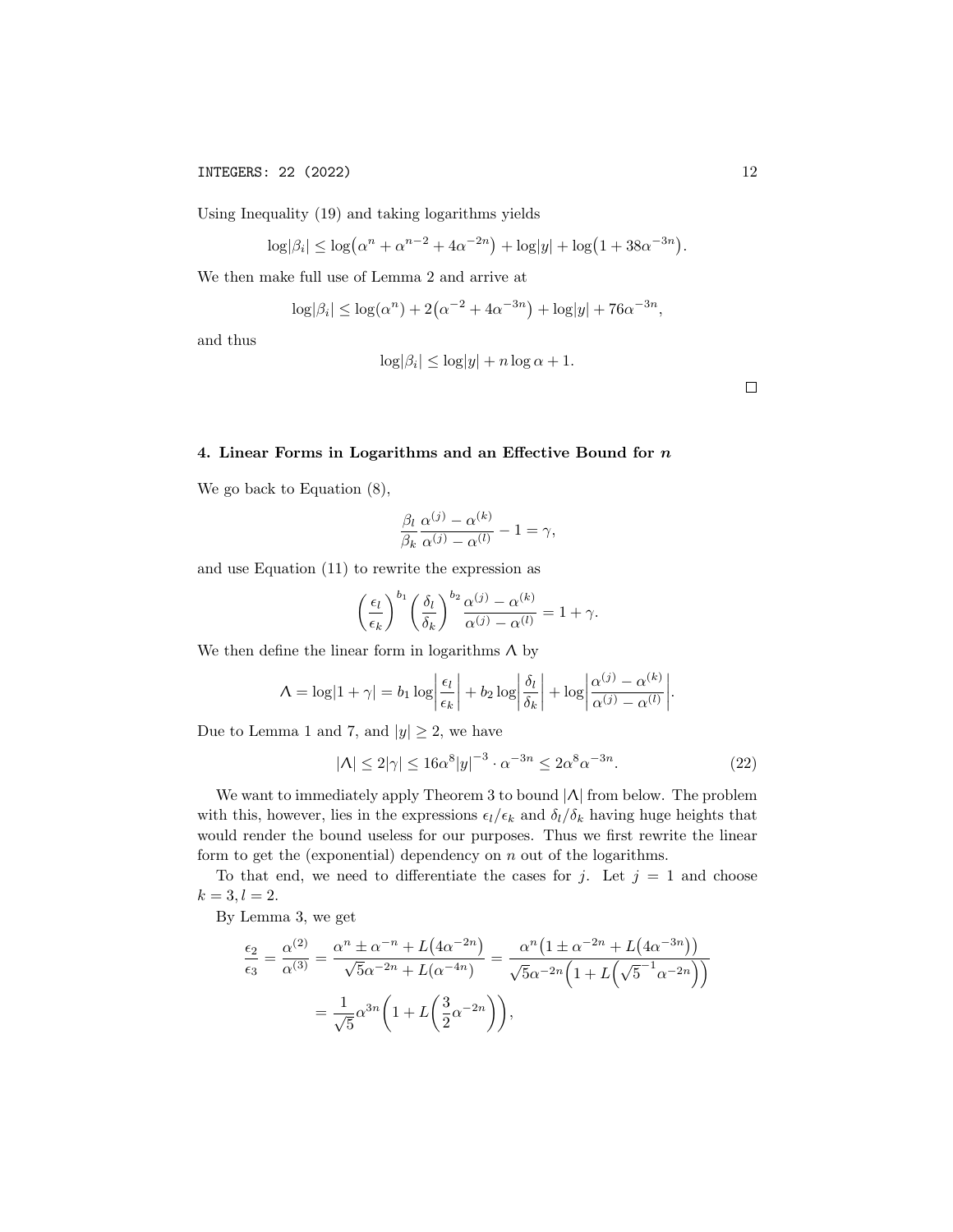and thus, combined with Lemma 2,

$$
\log \left| \frac{\epsilon_2}{\epsilon_3} \right| = 3n \log \alpha - \log \sqrt{5} + L(3\alpha^{-2n}). \tag{23}
$$

Similarly,

$$
\frac{\delta_2}{\delta_3} = \frac{\left(1 - \frac{1}{\sqrt{5}}\right)\alpha^n \pm \left(1 + \frac{1}{\sqrt{5}}\right)\alpha^{-n} + L(10\alpha^{-2n})}{-\frac{1}{\sqrt{5}}\alpha^n \pm \frac{1}{\sqrt{5}}\alpha^{-n} + L(3\alpha^{-2n})}
$$

$$
= \left(1 - \sqrt{5}\right)\left(1 + L\left(\frac{5}{2}\alpha^{-2n}\right)\right),
$$

and thus

$$
\log \left| \frac{\delta_2}{\delta_3} \right| = \log \left( \sqrt{5} - 1 \right) + L \left( 5\alpha^{-2n} \right). \tag{24}
$$

Lastly,

$$
\frac{\alpha^{(1)} - \alpha^{(3)}}{\alpha^{(1)} - \alpha^{(2)}} = \frac{\frac{1}{\sqrt{5}}\alpha^n \pm \frac{1}{\sqrt{5}}\alpha^{-n} + L(9\alpha^{-2n})}{\left(\frac{1}{\sqrt{5}} - 1\right)\alpha^n \pm \left(\frac{1}{\sqrt{5}} + 1\right)\alpha^{-n} + L(10\alpha^{-2n})}
$$

$$
= \frac{1}{1 - \sqrt{5}} \left(1 + L\left(\frac{3}{2}\alpha^{-2n}\right)\right),
$$

and thus

$$
\log \left| \frac{\alpha^{(1)} - \alpha^{(3)}}{\alpha^{(1)} - \alpha^{(2)}} \right| = -\log(\sqrt{5} - 1) + L(3\alpha^{-2n}). \tag{25}
$$

If we combine Equations  $(23)-(25)$  and shift the L-terms into the upper bound, the original linear form

$$
|\Lambda| = \left| b_1 \log \left| \frac{\epsilon_l}{\epsilon_k} \right| + b_2 \log \left| \frac{\delta_l}{\delta_k} \right| + \log \left| \frac{\alpha^{(j)} - \alpha^{(k)}}{\alpha^{(j)} - \alpha^{(l)}} \right| \right| \le 2\alpha^8 \alpha^{-3n}
$$

transforms into a linear form

$$
\xi = x_1 \log \alpha + x_2 \log \sqrt{5} + x_3 \log \left( \sqrt{5} - 1 \right),
$$

where

$$
x_1 = 3nb_1, x_2 = -b_1, x_3 = b_2 - 1.
$$
 (26)

Analogously, the linear form  $\xi$  has the same logarithms in the case  $j = 2$ , where we choose  $(k, l) = (1, 3)$ , and in the case  $j = 3$ , where we choose  $(k, l) = (1, 2)$ . The coefficients are

$$
x_1 = -3nb_1 + 3nb_2, \ x_2 = 2b_1 - 3b_2 - 1, \ x_3 = b_2 + 1 \tag{27}
$$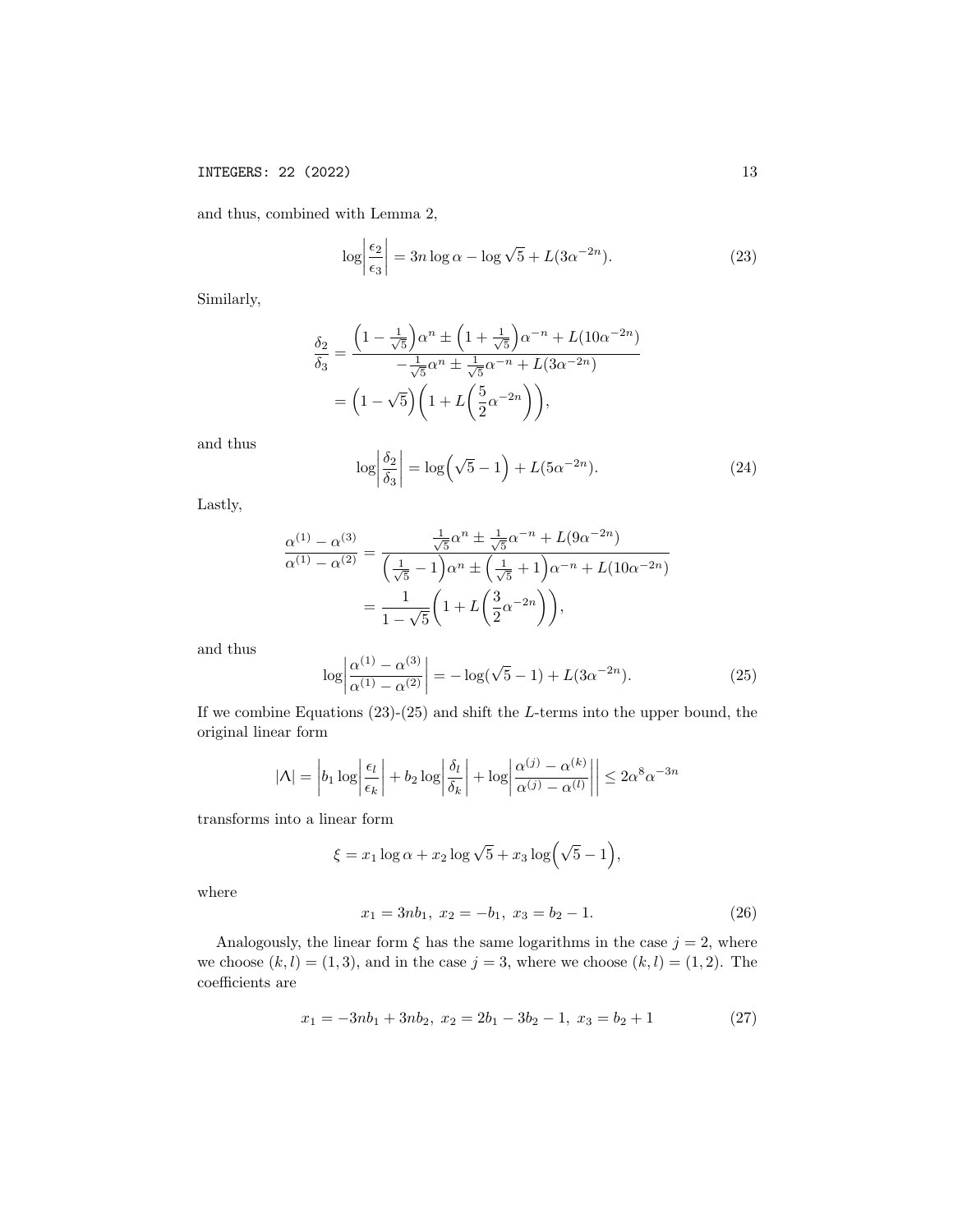and

$$
x_1 = 3nb_2, \ x_2 = b_1 - 3b_2 - 1, \ x_3 = 2b_2 \tag{28}
$$

respectively.

In all three cases, the respective L-terms can be bounded from above by the term  $(3|b_1| + 5|b_2| + 5)\alpha^{-2n}$ , thus

$$
|\xi| \le 2\alpha^8 \alpha^{-3n} + (3|b_1| + 5|b_2| + 5)\alpha^{-2n}.\tag{29}
$$

**Lemma 11.** The linear form  $\xi$  fulfills

 $\xi \neq 0$ 

in all cases.

*Proof.* Since  $\log \alpha$ ,  $\log \sqrt{5}$ ,  $\log(\sqrt{5}-1)$  are Q-linearly independent,  $\xi = 0$  would imply  $x_1 = x_2 = x_3 = 0$ .

In the case  $j = 1$ , this implies  $b_1 = 0, b_2 = 1$ . By Equation (11), this means

$$
x - \alpha^{(i)}y = \alpha^{(i)} - F_n
$$

and thus  $(x, y) = -(F_n, 1)$ , which we ruled out.

In the case  $j = 2$ , the expression  $x_1 = 0$  implies  $b_1 = b_2$ . It then follows from  $x_2 = 0$  that  $b_1 = b_2 = -1$ . Thus Equation (11) implies

$$
x - \alpha^{(i)}y = (\alpha^{(i)})^{-1}(\alpha^{(i)} - F_n)^{-1}.
$$

This implies

$$
(-\alpha^{(i)}y + x)\left(\alpha^{(i)} - F_n\right)\left(\alpha^{(i)}\right) - 1 = 0
$$

for each  $\alpha^{(i)}$ , which means that the  $\alpha^{(i)}$  are roots of the polynomial

$$
(-Xy + x)(X - F_n)X - 1.
$$

The minimal polynomial of the  $\alpha^{(i)}$  is given by Equation (4), however, and it follows that  $(x, y) = -(L_n, 1)$ , which we ruled out.

In the case  $j = 3$ , it follows from  $x_1 = 0$  that  $b_2 = 0$ , and from  $x_2 = 0$  that  $b_1 = 1$ . Equation (11) then implies

$$
x - \alpha^{(i)}y = \alpha^{(i)}
$$

and thus  $(x, y) = -(0, 1)$ , which we also ruled out.

Before we can apply the lower bound from Theorem 3, we have to bound the coefficients  $x_i$  of  $\xi$  from above: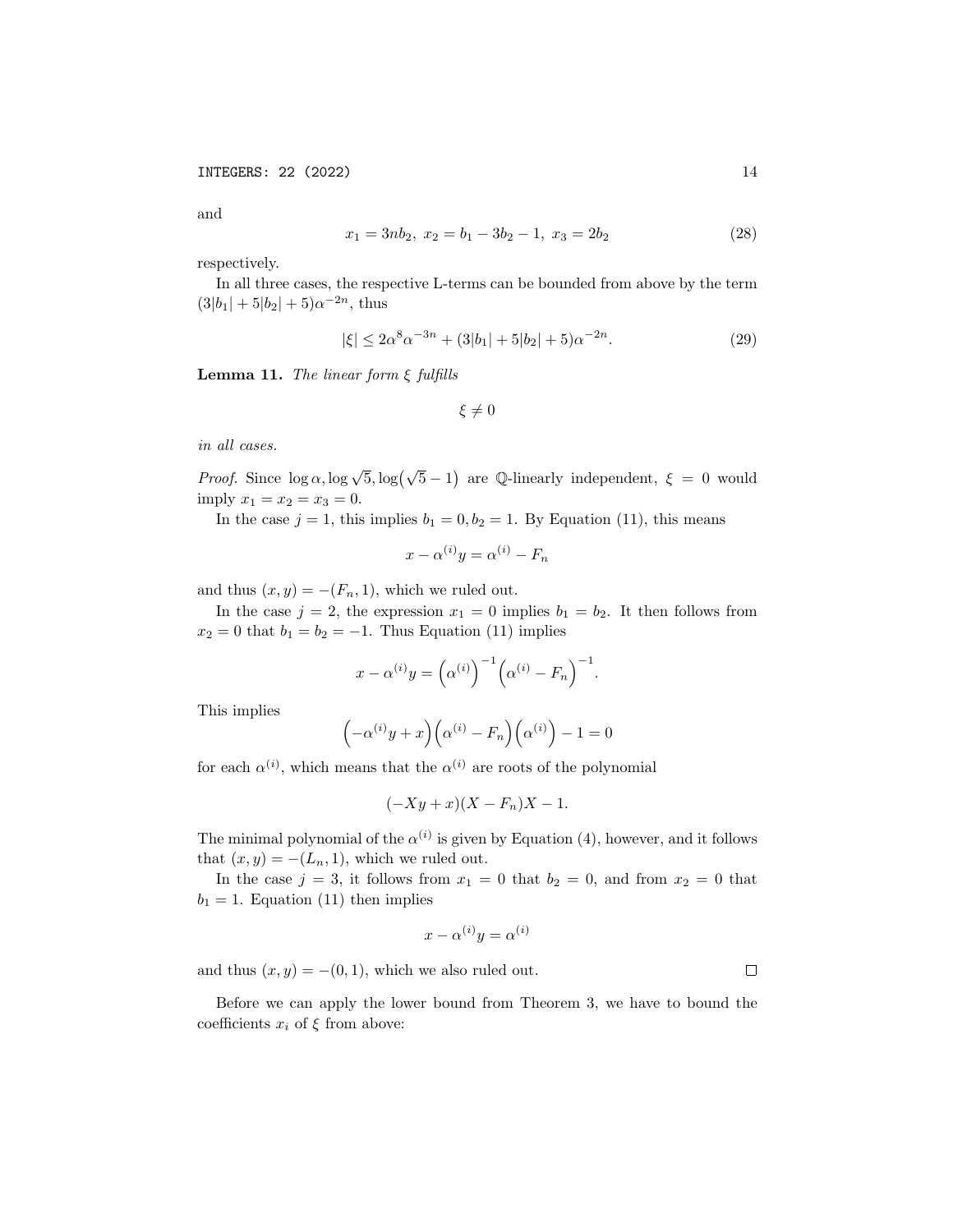Lemma 12. We have

 $\max\{|x_1|, |x_2|, |x_3|\} \leq 42 \log|y| + 42 \log \alpha \cdot n + 43.$ 

Proof. By looking at Equations (26), (27), and (28) we have

$$
\max\{|x_1|, |x_2|, |x_3|\} \le 6n \max\{|b_1|, |b_2|\} + 1
$$

for  $n \geq 1$  in all cases. Additionally, Lemma 9 gives us

$$
\max\{|x_1|, |x_2|, |x_3|\} \le 42 \cdot \max\{\log|\beta_k|, \log|\beta_l|\} + 1.
$$

By Lemma 10, this then yields

$$
\max\{|x_1|, |x_2|, |x_3|\} \le 42 \cdot (\log|y| + n \log \alpha + 1) + 1,
$$

and thus

$$
\max\{|x_1|, |x_2|, |x_3|\} \le 42\log|y| + 42\log\alpha \cdot n + 43.
$$

 $\Box$ 

We now use Baker's and Wüstholz's lower bound (Theorem 3) for the linear form  $\xi$  to derive an exponential lower bound for log|y|.

Lemma 13. One has

$$
\log|y| \ge \exp\biggl(\frac{2\log\alpha}{1+C} \cdot n - \log n - 5\biggr),\,
$$

with  $C = 17496 \cdot 64^5 \cdot \log(12) \cdot \log \alpha \cdot \log \sqrt{5} \cdot \log 2 \approx 1.253 \cdot 10^{13}$ .

Proof. By Theorem 3, we have

$$
\log|\xi| \ge -18(3+1)!3^{3+1}(32\cdot 2)^{3+2}\log(2\cdot 3\cdot 2)h_1\cdots h_t\log B
$$
  
= -34992\cdot 64<sup>5</sup> \cdot \log(12) \cdot h\_1h\_2h\_3 \cdot \log \max\{|x\_1|, |x\_2|, |x\_3|\},

since  $\xi$  is a linear form in the  $t = 3$  logarithms  $\log \alpha$ ,  $\log \sqrt{5}$ ,  $\log(\sqrt{5}-1)$ , and since  $\zeta$  is a finear form in the  $t = 3$  logarity<br>  $D = [\mathbb{Q}(\alpha, \sqrt{5}, \sqrt{5} - 1) : \mathbb{Q}] = [\mathbb{Q}(\sqrt{5}) : \mathbb{Q}] = 2.$ 

 $-\sqrt{\alpha}$ ,  $\nabla \cdot \sqrt{\alpha} - 1$ ,  $\sqrt{\alpha} - \sqrt{\alpha}$  and  $\sqrt{\alpha} - 2$ .<br>The minimal polynomials of  $\alpha$ ,  $\sqrt{5}$  and  $\sqrt{5} - 1$  are given by

$$
X^{2} - X - 1 = (X - \alpha)(X - \beta),
$$
  
\n
$$
X^{2} - 5 = (X - \sqrt{5})(X + \sqrt{5}),
$$
 and  
\n
$$
X^{2} + 2X - 4 = (X - (\sqrt{5} - 1))(X + (\sqrt{5} + 1))
$$

respectively. Thus, the logarithmic heights are  $\frac{1}{2} \log \alpha$ ,  $\log \sqrt{5}$ , and  $\log 2$  respectively. Together with Lemma 12, this yields

$$
\log|\xi| \ge -C \cdot \log(42 \log|y| + 42 \log \alpha \cdot n + 43),
$$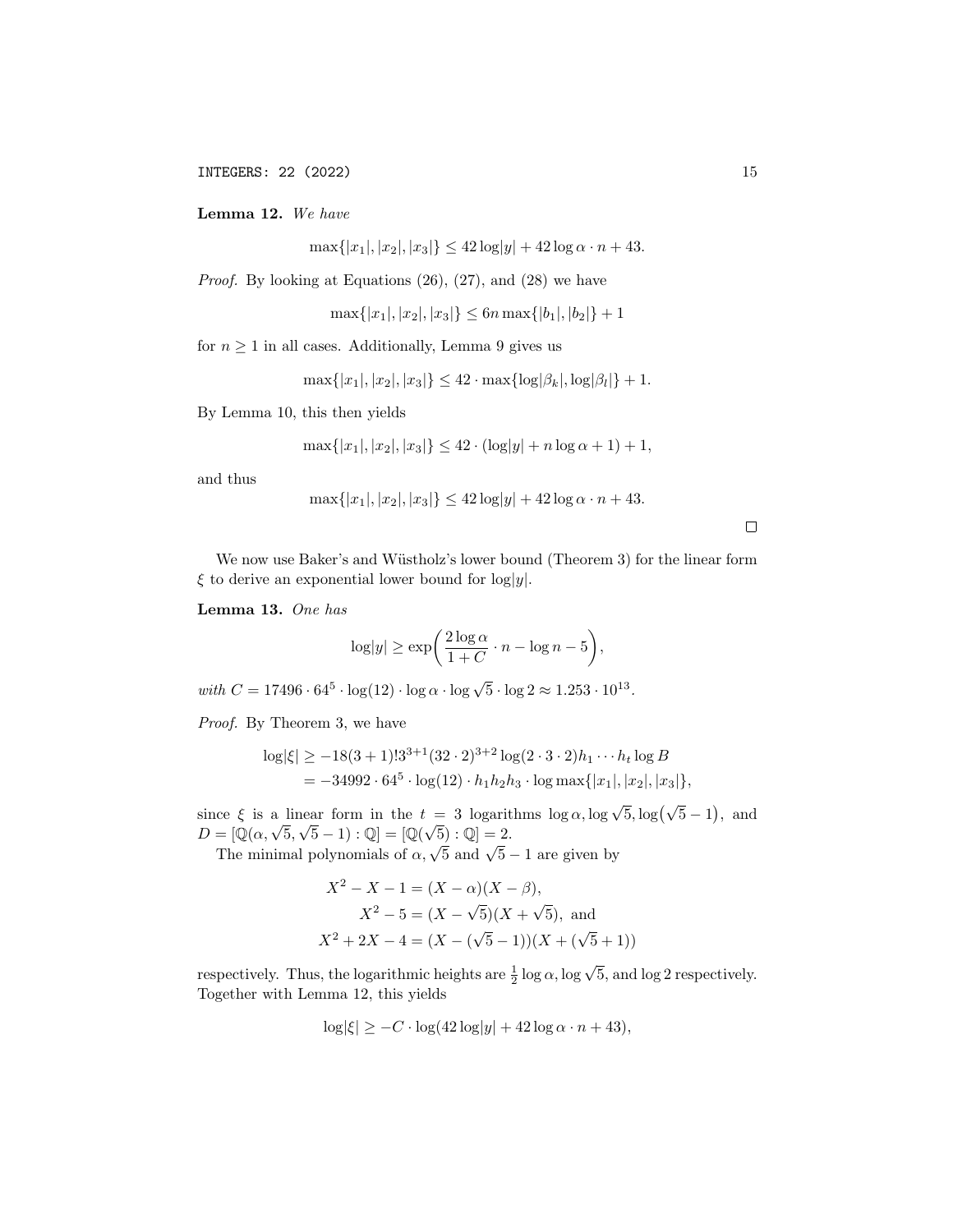with  $C = 17496 \cdot 64^5 \cdot \log(12) \cdot \log \alpha \cdot \log \sqrt{5} \cdot \log 2 \approx 1.253 \cdot 10^{13}$ . We estimate the last term using  $\log|y| \ge \log 2$  and  $n \ge 10$ :

$$
\log(42 \log|y| + 42 \log \alpha \cdot n + 43)
$$
  
=  $\log \log|y| + \log \left( 42 + \frac{42}{\log|y|} \log \alpha \cdot n + \frac{43}{\log|y|} \right)$   
 $\leq \log \log|y| + \log(30n + 103) \leq \log n + \log \log|y| + 4.$ 

Thus, the lower bound for  $\log|\xi|$  becomes

$$
\log|\xi| \ge -C(\log n + \log \log |y| + 4). \tag{30}
$$

On the other hand, recall that Inequality (29) gives us an upper bound for  $|\xi|$ ,

$$
|\xi| \le 2\alpha^8 \alpha^{-3n} + (3|b_1| + 5|b_2| + 5)\alpha^{-2n}.
$$

Plugging in the bound from Lemma 9 gives us

$$
|\xi| \le 2\alpha^8 \alpha^{-3n} + (56n^{-1} \max\{\log|\beta_k|, \log|\beta_l|\} + 5)\alpha^{-2n}.
$$

By Lemma 10, and with  $n \geq 10$ , this then yields

$$
|\xi| \le \alpha^{-2n} \left( 2\alpha^8 \alpha^{-n} + 56n^{-1} \log|y| + 56 \log \alpha + 56n^{-1} + 5 \right)
$$
  
 
$$
\le \alpha^{-2n} (6 \log|y| + 39). \tag{31}
$$

We take the logarithm of Inequality (31) and compare it with Inequality (30), which yields

$$
-C(\log n + \log \log |y| + 4) \le -2n \log \alpha + \log(6 \log |y| + 39)
$$
  

$$
\le -2n \log \alpha + \log \log |y| + 5.
$$

We rewrite this into

$$
\log \log |y| (1+C) \ge 2 \log \alpha \cdot n - C \log n - (5+4C),
$$

and thus get

$$
\log|y| \ge \exp\bigg(\frac{2\log\alpha}{1+C} \cdot n - \log n - 5\bigg).
$$

 $\Box$ 

Next, we use Bugeaud's and Győry's upper bound (Theorem 4) for  $log|y|$ .

## Lemma 14. We have

$$
\log|y| \le 3^{94} \cdot 2n^2 \cdot \log(2n^2) \cdot (2n^2 + (2n - 1) \log \alpha + 1).
$$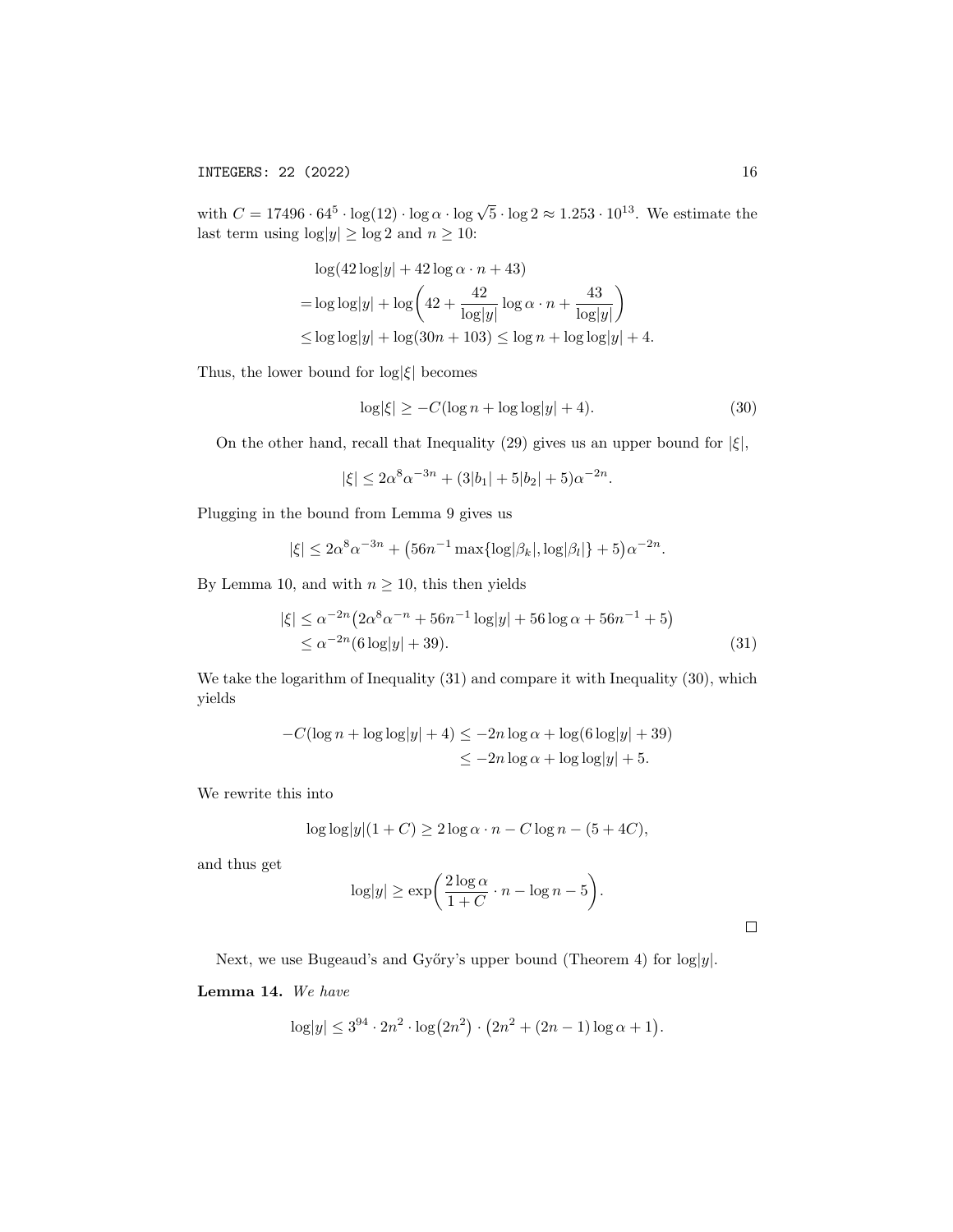*Proof.* Let  $K = \mathbb{Q}(\alpha^{(1)})$ . By Lemma 8, we have

$$
R_K \le 2n^2
$$

for the regulator  $R_K$ . The unit-rank is  $r = 2$ , an upper bound for the coefficients of the Thue Equation (1) is given by  $H = \alpha^{2n-1} \ge L_n \cdot F_n = F_{2n}$  by Equation (2), and  $B = \max\{1, e\} = e$ .

Theorem 4 then yields

$$
\log|y| \le 3^{2+27} \cdot 3^{14+19} 3^{6+12+14} \cdot (2n^2) \cdot \log(2n^2) \cdot (2n^2 + \log(\alpha^{2n-1}e))
$$
  
=  $3^{94} \cdot 2n^2 \cdot \log(2n^2) \cdot (2n^2 + (2n - 1) \log \alpha + 1).$ 

If we compare the lower bound from Lemma 13 and the upper bound from Lemma 14, we get the following absolute bound for  $n$ .

Lemma 15. We have

$$
n \le 1.144 \cdot 10^{15}.
$$

### 5. Reducing the Bound for n

We want to reduce the bound for n using the LLL-algorithm as described in  $[10,$ Lemma VI.1].

To that end we take a look at the linear form  $\xi$  and rewrite its upper bound from Inequality (31), namely

$$
|\xi| = \left| x_1 \log \alpha + x_2 \log \sqrt{5} + x_3 \log \left( \sqrt{5} - 1 \right) \right|
$$
  
 
$$
\leq \alpha^{-2n} (6 \log |y| + 39) = c_2 e^{-c_3 \cdot n},
$$

where  $c_3 := 2 \log \alpha$ , and  $c_2$  is given by Lemma 14 to be

$$
c_2(n) := 6 \cdot 3^{94} \cdot 2n^2 \cdot \log(2n^2) \cdot (2n^2 + (2n - 1) \log \alpha + 1) + 39.
$$

This gives  $c_2 = c_2(1.144 \cdot 10^{15}) \approx 2.036 \cdot 10^{108}$  when using the bound for *n* found in Lemma 15.

We can bound  $x_i$  for each  $i \in \{1,2,3\}$  from above by Lemma 12, together with the bound from Lemma 14 for  $log|y|$ , and Lemma 15 for *n*. This gives

$$
|x_i| \le X_i(n) := 42 \cdot 3^{94} \cdot 2n^2 \cdot \log(2n^2) \cdot (2n^2 + (2n - 1) \log \alpha + 1) + 42 \log \alpha \cdot n + 43,
$$

and  $X_i = X_i(1.144 \cdot 10^{15}) \approx 1.425 \cdot 10^{109}$ . We set C to be a generous upper bound to max $\{X_1, X_2, X_3\}^3$ , in this first step we choose  $C = 10^{330}$  and then form the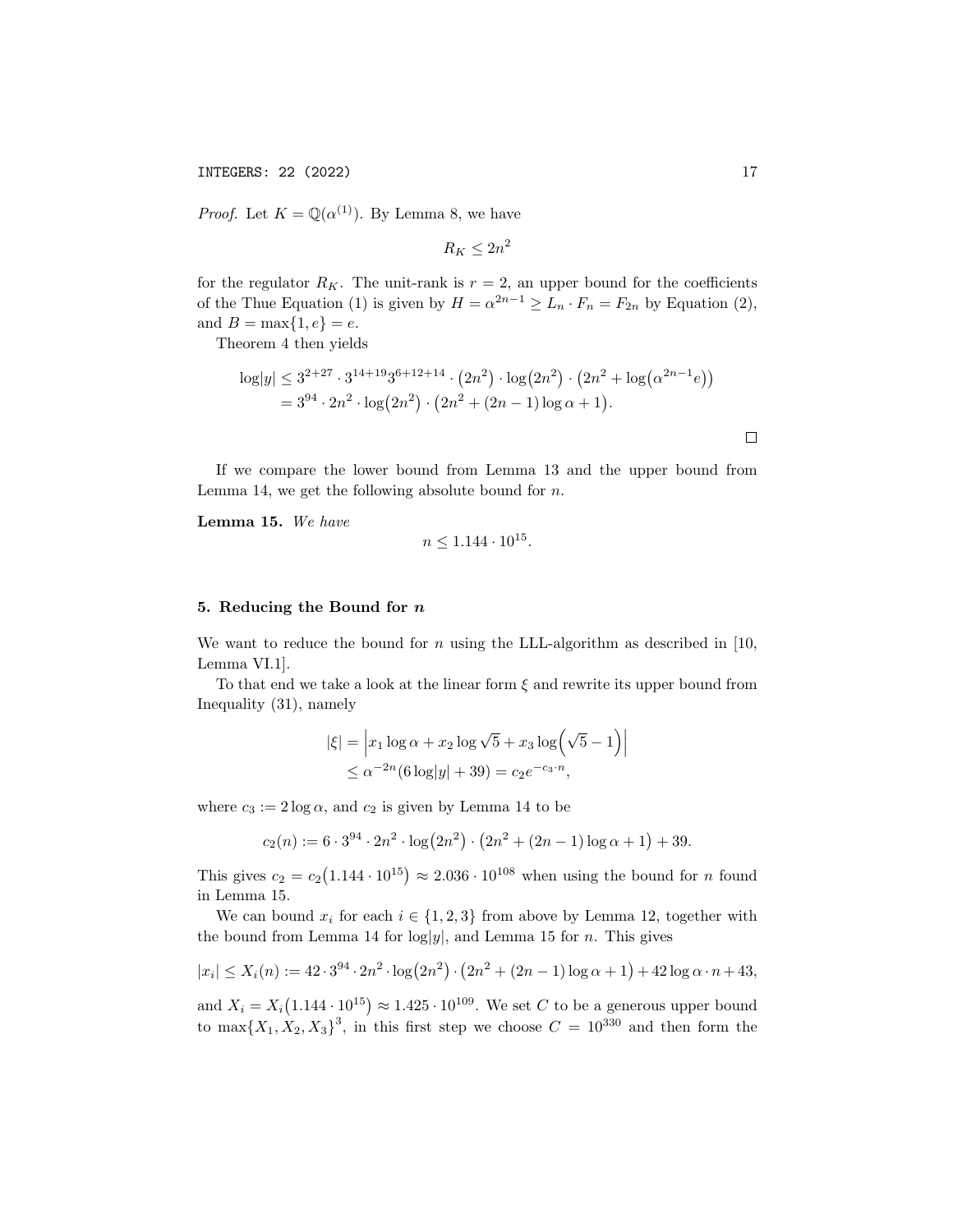matrix

$$
\begin{pmatrix} 1 & 0 & 0 \ 0 & 1 & 0 \ \begin{bmatrix} [C \log \alpha] & [C \log \sqrt{5}] & [C \log (\sqrt{5}-1)] \end{bmatrix}, \end{pmatrix}
$$

where [·] denotes the nearest integer. We use the LLL-algorithm in Sage [11] on this matrix to get a LLL-reduced Basis in form of a matrix  $B$ , let  $b_1$  dentote its first column vector. Furthermore, let  $B^\ast$  be the result of the Gram-Schmidt process on B with column vectors  $b_i^*$ . We set  $c_1 = \max\{|b_1||^2/||b_i^*||^2 : b_i^*$  column vector of  $B^*\}$ , and  $c_4 := ||b_1|| / \sqrt{c_1}$ .

If we set S to be  $S = \sum_{i=1}^{2} X_i^2$ , and  $T = \left(1 + \sum_{i=1}^{3} X_i\right)/2$ , then we have  $c_4^2 \geq T^2 + S$ . Lemma VI.1 of [10] then yields

$$
n \le \frac{1}{c_3} \bigg( \log(C \cdot c_2) - \log \bigg( \sqrt{c_4^2 - S} - T \bigg) \bigg),
$$

and thus  $n \leq 786$ . We iterate the above process to get a further reduced bound each time, until we get  $n \leq 403$ , after which we get no further reduction.

The bound  $n \leq 403$  is still too large to simply tackle the remaining cases with a brute-force approach. We let PARI/GP, with its Sage-interface, solve the equations up to  $n = 48$  and only found additional solutions for  $n = 1, 3$ .

To tackle the remaining cases, we instead look at the original linear form in logarithms

$$
|\Lambda| = \left| b_1 \log \left| \frac{\epsilon_l}{\epsilon_k} \right| + b_2 \log \left| \frac{\delta_l}{\delta_k} \right| + \log \left| \frac{\alpha^{(j)} - \alpha^{(k)}}{\alpha^{(j)} - \alpha^{(l)}} \right| \right| \le 16\alpha^8 |y|^{-3} \alpha^{-3n}.
$$

We improve the asymptotic of the upper bound by ascertaining the following property.

**Lemma 16.** For  $48 \le n \le 403$ , we have

 $|y| \geq \alpha^n$ .

*Proof.* It follows immediately from Lemma 6 that  $\frac{x}{y}$  is a convergent to  $\alpha^{(j)}$ . For each n, we therefore check all convergents  $\frac{p}{q}$  to either root  $\alpha^{(1)}, \alpha^{(2)}, \alpha^{(3)}$ , with denominator  $2 \leq |q| \leq \alpha^n$ , and ascertained that the pair  $(p, q)$  does not provide a solution to the respective Thue Equation.  $\Box$ 

Using  $|y| \ge \alpha^n$ , instead of just  $|y| \ge 2$ , the upper bound for  $\Lambda$  in Inequality (22) becomes

$$
|\Lambda| \le 16\alpha^8|y|^{-3}\alpha^{-3n} \le 16\alpha^8\alpha^{-6n}
$$

.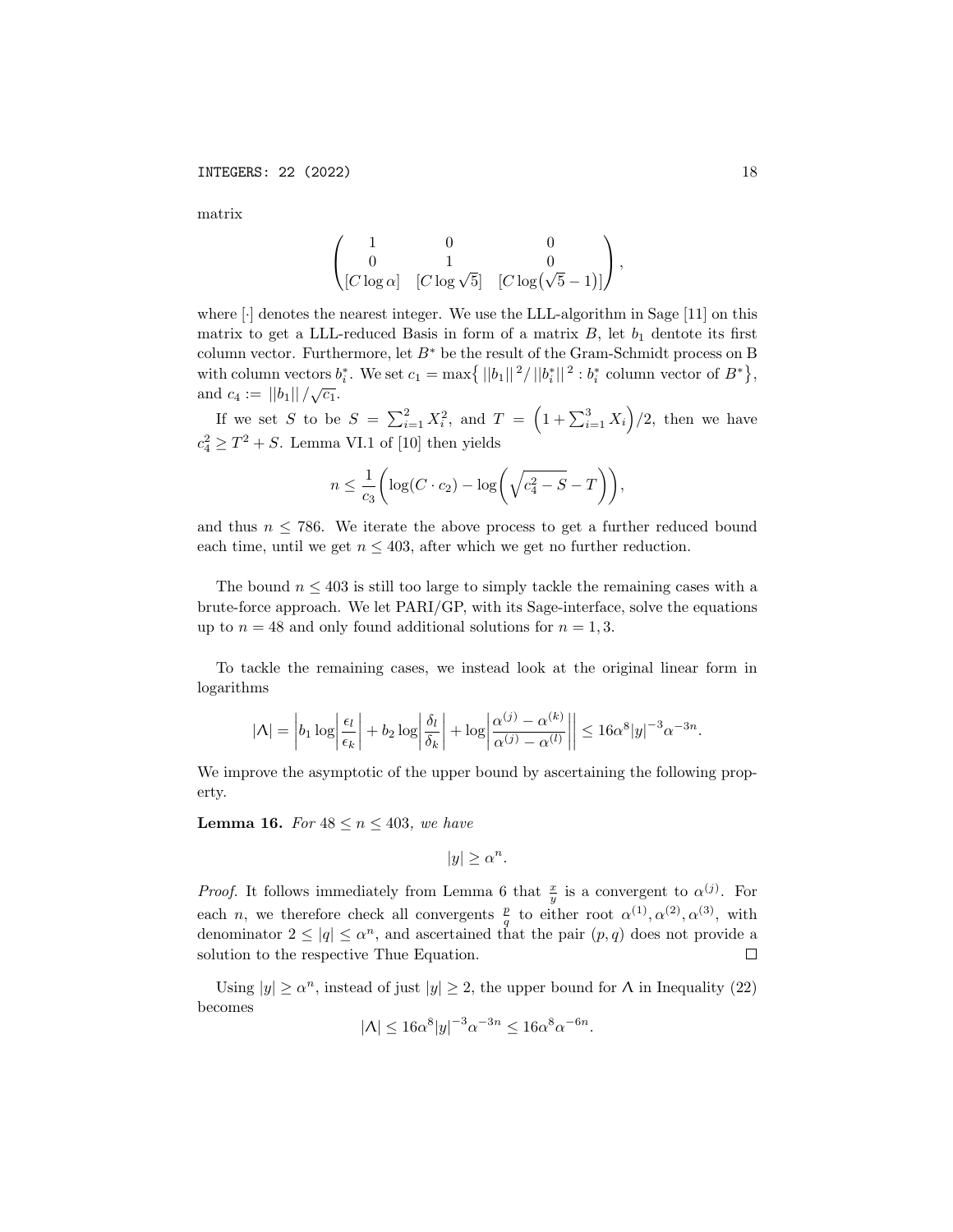We then use a method by Baker-Davenport, similar to how it is formulated in [4, Lemma 5, on the linear form  $\Lambda$ . We first divide the inequality  $|\Lambda| \leq 16\alpha^8 \alpha^{-6n}$  by  $|\log|\delta_l/\delta_k||$  and get

$$
|b_1\gamma - (-b_2) + \mu| < A \cdot \alpha^{-6n},
$$

where we set

$$
\gamma := \log |\epsilon_l/\epsilon_k| / \log |\delta_l/\delta_k|, \quad \mu := \log \left| \frac{\alpha^{(j)} - \alpha^{(k)}}{\alpha^{(j)} - \alpha^{(l)}} \right| / \log |\delta_l/\delta_k|,
$$

$$
A := 16\alpha^8 / \log |\delta_l/\delta_k|.
$$

We then set M to be an upper bound for both  $|b_1|$  and 6n, which is given by

$$
M(n) := \frac{7}{n} (3^{94} 2n^2 \log(2n^2) (2n^2 + (2n - 1) \log(\alpha) + 1) + n \log(\alpha) + 1),
$$

as per Lemma 9, 10, and 14.

For each of the three cases for j, we estimate  $\gamma$  and  $\mu$  numerically, by using a Newton-descent with high bit-precision and small error-tolerance, to find the roots  $\alpha^{(i)}$ . We then search the convergents  $\frac{p}{q}$  of  $\gamma$  until the inequality

$$
\epsilon := |\mu q - [\mu q]| - M|\gamma q - [\gamma q]| > 0
$$

holds. We always find such a convergent. But we have the inequality

$$
qA\alpha^{-6n} > |b_1\gamma q - (-b_2)q + \mu q| = |\mu q - (-b_2 - b_1p) + b_1(\gamma q - p)|
$$
  
\n
$$
\geq |\mu q - (-b_2 - b_1p)| - |b_1||\gamma q - p|
$$
  
\n
$$
\geq |\mu q - [\mu q]| - M|\gamma q - [\gamma q]| = \epsilon,
$$

as  $[\mu q]$  minimises the distance of  $\mu q$  to any integer. Now,  $\epsilon > 0$  allows us to take the logarithm on both sides and thus

$$
6n < \frac{\log(Aq/\epsilon)}{\log \alpha}.
$$

We check for each  $48 \le n \le 403$  that this bound is too small (for the respective *n*). For example, if we set  $n = 403$  it would follow that  $403 = n \leq 203$  in all three cases for  $j$ , which gives the contradiction.

We thus have no further cases to consider and conclude our proof of Theorem 1.

Acknowledgements. The second and third author were supported by the Austrian Science Fund (FWF) under the project I4406.